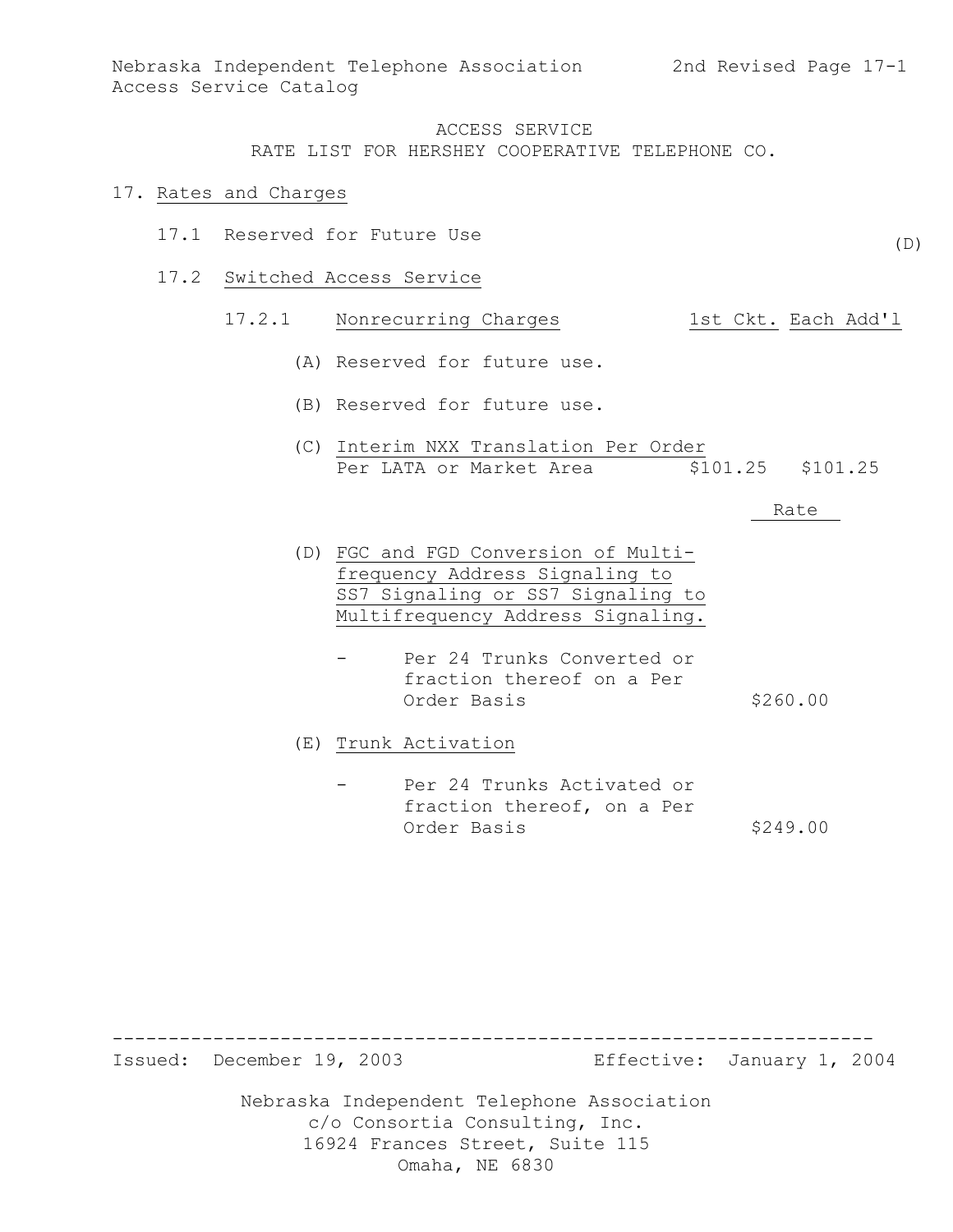Nebraska Independent Telephone Association Nebraska Independent Telephone Association 4th Revised Page 17-2 Access Service Catalog ACCESS SERVICE RATE LIST FOR HERSHEY COOPERATIVE TELEPHONE CO. 17. Rates and Charges 17.2.2 Local Transport Rate - Direct Trunked Transport Direct Trunked Facility Per Mile - Voice Grade (See Note 2) - High Capacity DS1 (See Note 2) - High Capacity DS3 (See Note 2) - Direct Trunked Termination Per Termination - Voice Grade (See Note 2) - High Capacity DS1 (See Note 2) - High Capacity DS3 (See Note 2) - Multiplexing Per Arrangement<br>- DS3 to DS1 (See Note 2)<br>(See Note 2) - DS1 to Voice Tandem Switched Transport *(Applies to Non-Toll Free)* Tandem Switched Facility Per Access Min. Per Mile Originating \$0.00401321 Terminating (See Note 1) Tandem Switched Termination Per Access Minute Per Term. Originating \$0.00679625 Terminating (See Note 1) Network Blocking Per Blocked Call Applies to FGD only \$0.0155 NOTE 1: Rate mirrors NECA Tariff FCC No. 5 for terminating TSF and terminating TST. NOTE 2: Rates mirror NECA Tariff FCC No. 5 for Direct Trunk Transport and Multiplexing. ------------------------------------------------------------------- Issued: June 18, 2021 Effective: July 1, 2021 (C)

c/o Consortia Consulting, Inc. 16924 Frances Street, Suite 115 Omaha, NE 6830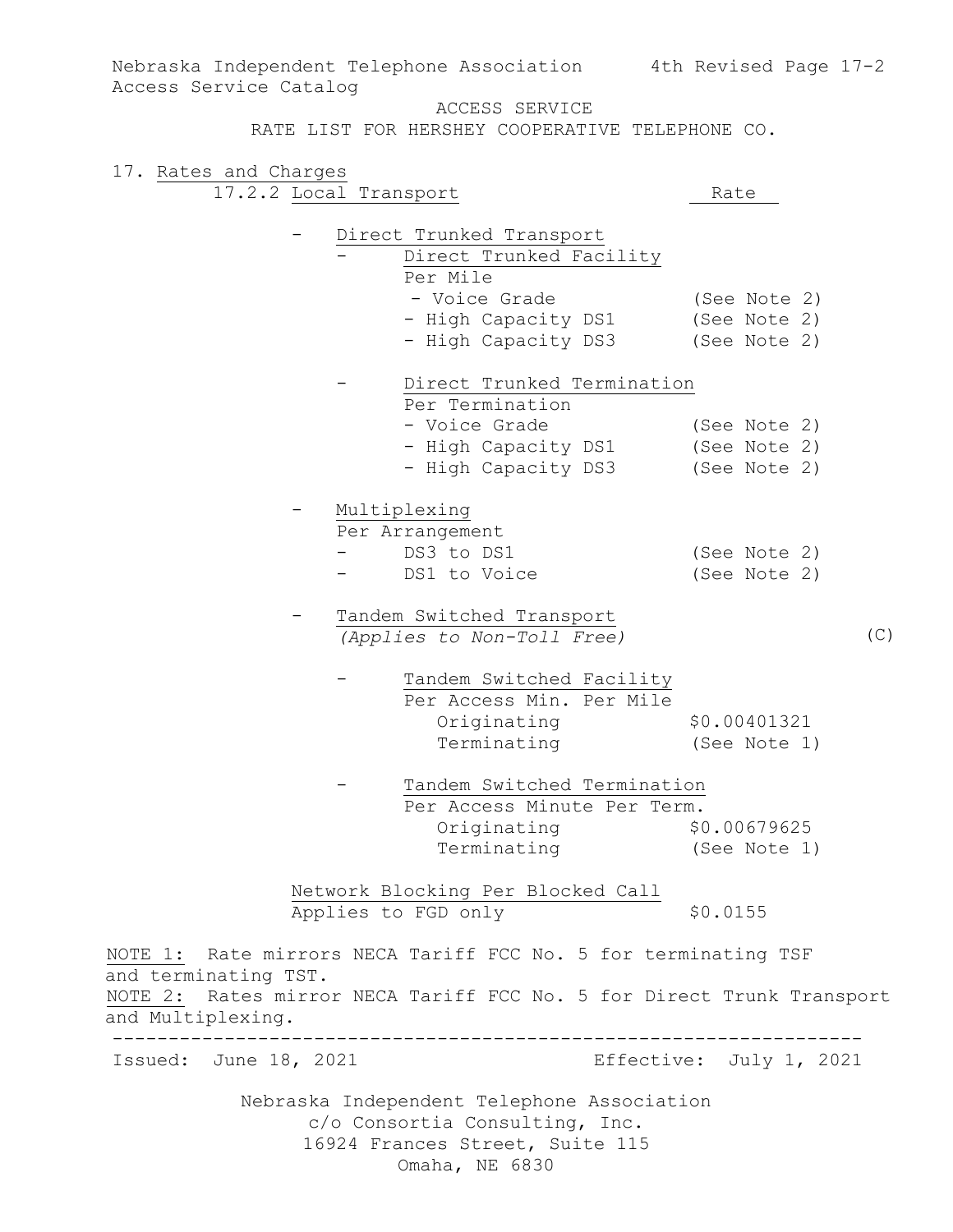Nebraska Independent Telephone Association 1st Revised Page 17-3 Access Service Catalog

> ACCESS SERVICE RATE LIST FOR HERSHEY COOPERATIVE TELEPHONE CO.

- 17. Rates and Charges (Cont'd.)
	- 17.2 Switched Access Service (Cont'd.)
		- 17.2.2 Local Transport (Cont'd.)
			- (A) Common Channel Signaling Network Connection\*

|     |     |                                                    | Rate    |
|-----|-----|----------------------------------------------------|---------|
|     | (1) | Signaling Network Access Link                      |         |
|     |     | - Signaling Mileage<br>Facility Per Mile           | N/A     |
|     |     | - Signaling Mileage Termination<br>per Termination | N/A     |
|     |     |                                                    | $NRC**$ |
|     | (2) | STP Port                                           |         |
|     |     | - per Port                                         | N/A     |
| (B) |     | 800 Data Base Access Service Queries               | (C)     |
|     |     | Per Query                                          |         |

| - Basic            |  | (See Note) (R) |  |
|--------------------|--|----------------|--|
| - Vertical Feature |  | (See Note) (R) |  |

NOTE: Rate Mirrors NECA Tariff No. 5 for 800 Data Base Queries.

\*Available where technically feasible, as designated in NECA Tariff F.C.C. No. 4, Wire Center Information.

-----------------------------------------------------------------------

\*\*NRC is an abbreviation for nonrecurring charge.

Issued: June 18, 2021 **Effective: July 1, 2021**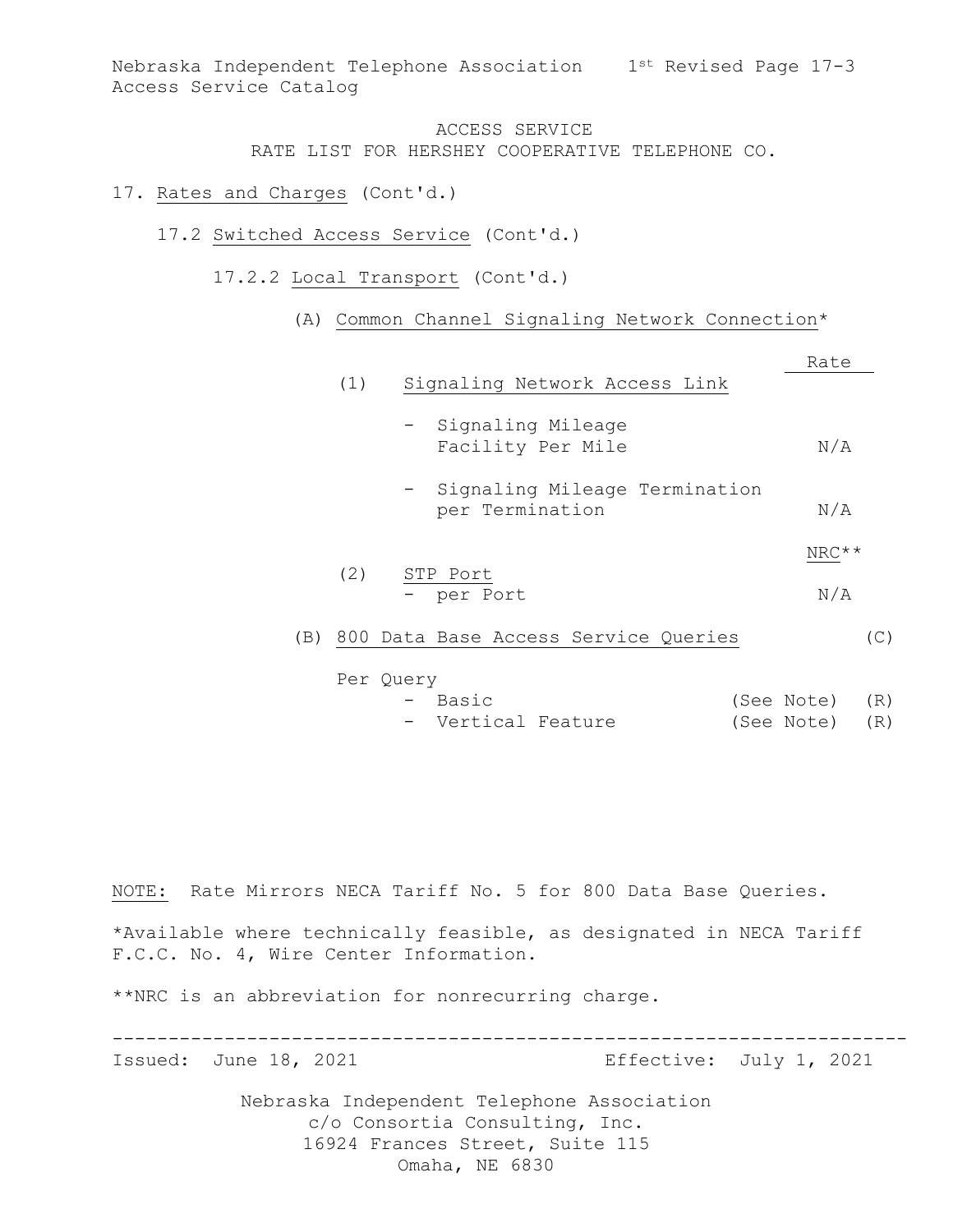| Nebraska Independent Telephone Association<br>Access Service Catalog                                                                                                                                                                     | 3rd Revised Page 17-4          |
|------------------------------------------------------------------------------------------------------------------------------------------------------------------------------------------------------------------------------------------|--------------------------------|
| ACCESS SERVICE                                                                                                                                                                                                                           |                                |
| RATE LIST FOR HERSHEY COOPERATIVE TELEPHONE CO.                                                                                                                                                                                          |                                |
| 17. Rates and Charges (Cont'd.)                                                                                                                                                                                                          |                                |
| 17.2 Switched Access Service (Cont'd.)                                                                                                                                                                                                   |                                |
| 17.2.3 End Office                                                                                                                                                                                                                        |                                |
| (A) Local Switching<br>Per Access Minute                                                                                                                                                                                                 | Rate                           |
| (Applies to Non-Toll Free)                                                                                                                                                                                                               | (C)                            |
| Originating                                                                                                                                                                                                                              | \$0.03214857                   |
| Terminating                                                                                                                                                                                                                              | (See Note 1)                   |
| (Applies to Toll Free Only)                                                                                                                                                                                                              | (N)                            |
| Originating                                                                                                                                                                                                                              | (See Note 2)<br>$\overline{1}$ |
| Terminating                                                                                                                                                                                                                              | (See Note 2)<br>(N)            |
| (B) Information Surcharge<br>-Per 100 Access Minutes                                                                                                                                                                                     |                                |
| (Applies to Non-Toll Free)                                                                                                                                                                                                               | (C)                            |
| Originating                                                                                                                                                                                                                              | \$0.021625                     |
| Terminating                                                                                                                                                                                                                              | (See Note 1)                   |
| (Applies to Toll Free Only)                                                                                                                                                                                                              | (N)                            |
| Originating                                                                                                                                                                                                                              | (See Note 2)<br>$\overline{1}$ |
| Terminating                                                                                                                                                                                                                              | (See Note 2)<br>(N)            |
| 17.2.4 Reserved for future use.                                                                                                                                                                                                          |                                |
| 17.2.5 Directory Assistance Service                                                                                                                                                                                                      | Rate                           |
| (A) Directory Assistance Service<br>A Directory Assistance Service<br>Charge applies for each call to<br>Directory Assistance Service.                                                                                                   | \$1.01                         |
| (B) Reserved for future use.                                                                                                                                                                                                             |                                |
| Note 1: Rate mirrors NECA Tariff FCC No. 5 for terminating Local<br>Switching and terminating Information Surcharge.<br>Note 2: Rate mirrors NECA Tariff FCC No. 5 for Toll Free Local<br>Switching and Toll Free Information Surcharge. |                                |
|                                                                                                                                                                                                                                          |                                |
| Issued: June 18, 2021                                                                                                                                                                                                                    | Effective: July 1, 2021        |
| Nebraska Independent Telephone Association<br>c/o Consortia Consulting, Inc.<br>16924 Frances Street, Suite 115<br>Omaha, NE 6830                                                                                                        |                                |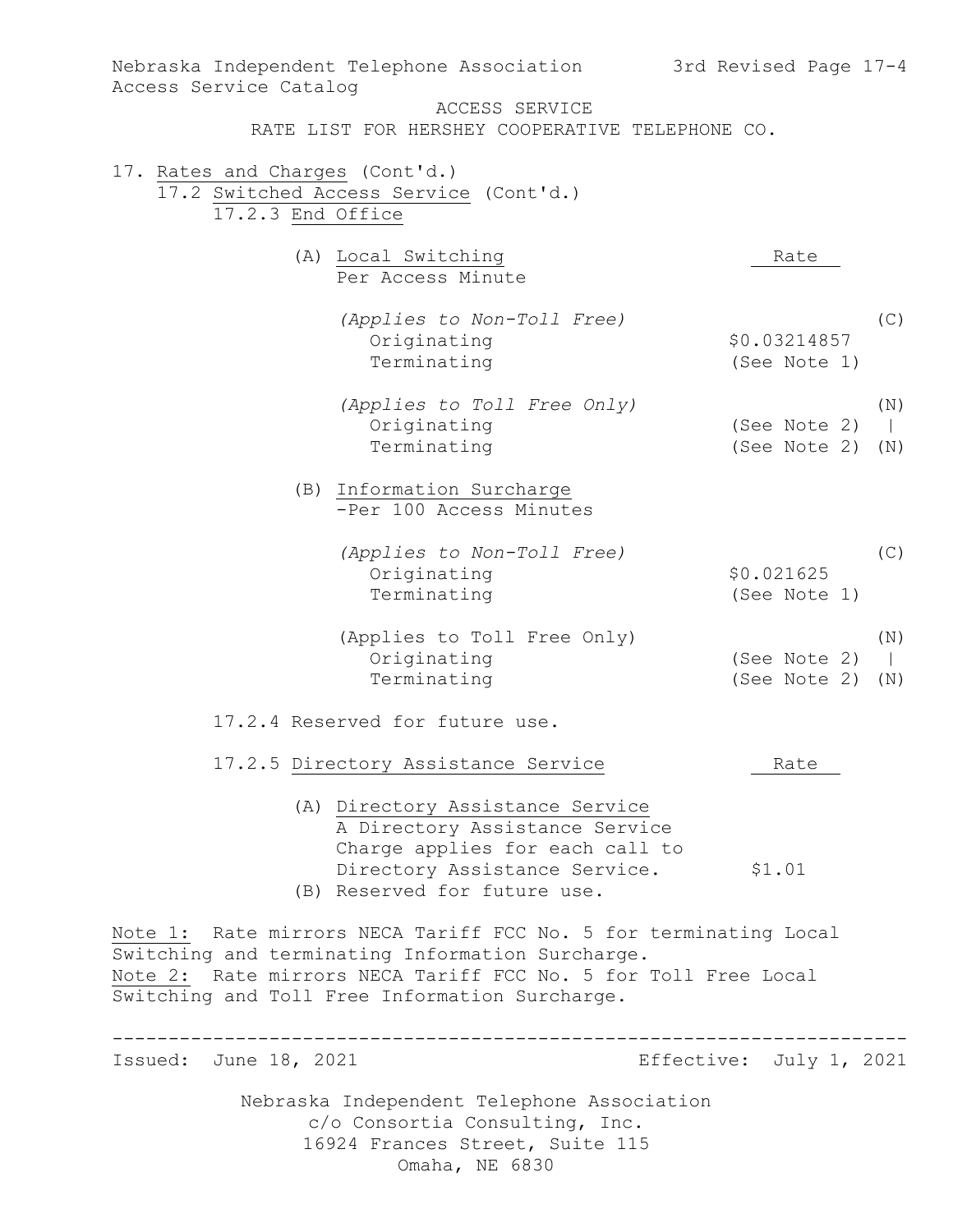### 17. Rates and Charges (Cont'd.)

#### 17.2 Switched Access Service (Cont'd.)

- 17.2.5 Directory Assistance Service (Cont'd.)
	- (C) Credit Allowance for Uncompleted Rate DA Calls

In addition to the credit allowance for Directory Assistance Service Call as set forth in 9.4.8(A) of NECA TARIFF F.C.C. NO. 5, there is also a credit allowance for the Switched Access Service portion in the originating LATA of such DA call. The credit will be as set forth following:

- (1) Reserved for future use.
- (2) Credit per call when FGA or FGB Switched Access Service is billed using per minute rates \$0.0659
- (3) Credit per call when FGC or FGD Switched Access Service is billed using per minute rates \$0.0659

17.2.7 Reserved for future use.

Issued: August 20, 1999 Effective: September 1, 1999

Nebraska Independent Telephone Association c/o Consortia Consulting, Inc. 16924 Frances Street, Suite 115 Omaha, NE 6830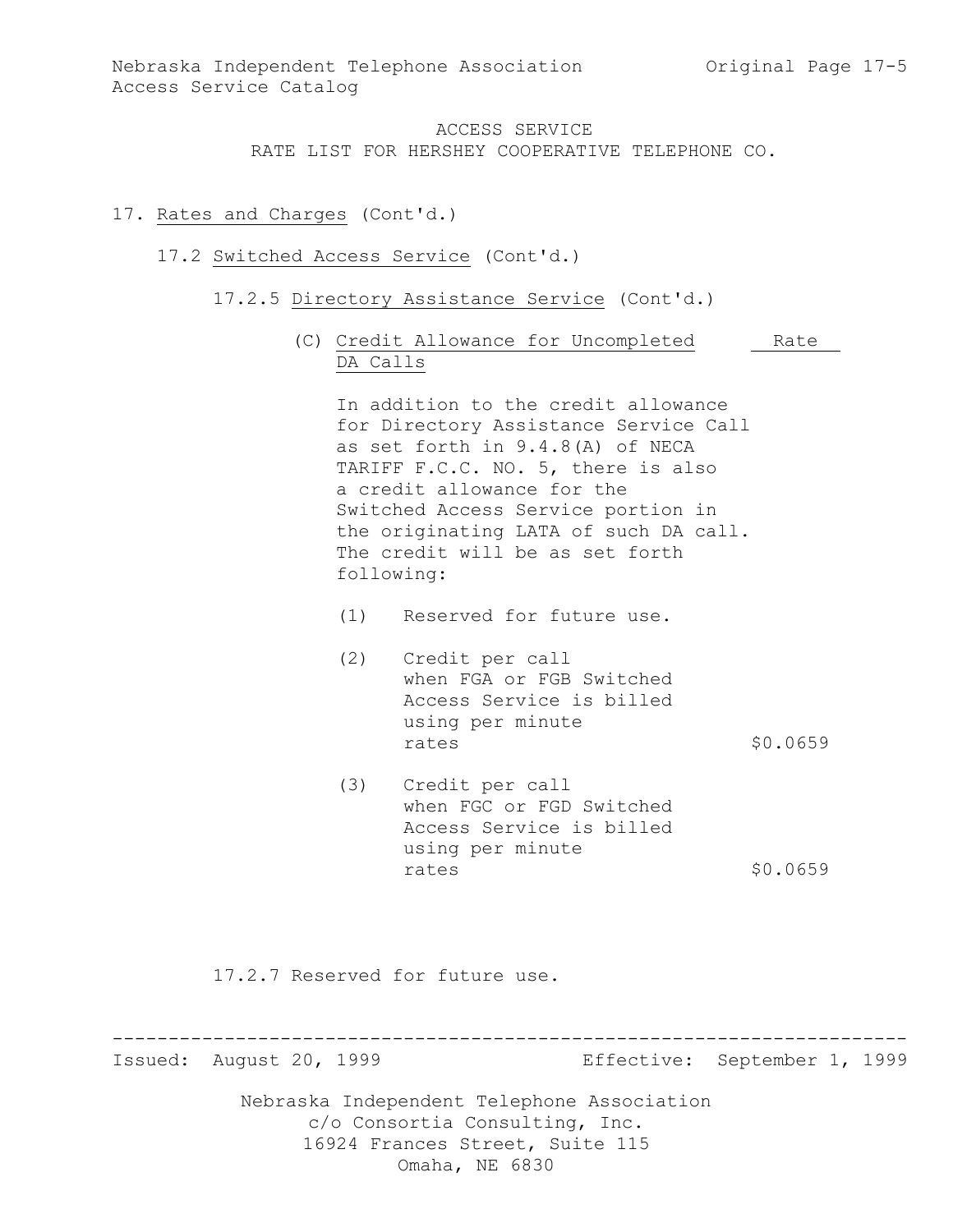#### 17. Rates and Charges (Cont'd.)

17.3 Special Access Service

Nebraska Independent Telephone Association c/o Consortia Consulting, Inc. 16924 Frances Street, Suite 115 Omaha, NE 6830 17.3.1 Reserved for future use. 17.3.2 Reserved for future use. 17.3.3 Reserved for future use. 17.3.4 Voice Grade Service Regulations for Voice Grade Service are set forth in NECA TARIFF F.C.C. NO. 5, Section 7.6. NRC\* Monthly 1st Each Add'l. (A) Channel Termination Rate Ckt. Ckt. Per Termination -Two-wire \$22.36 \$78.05 \$78.05 -Four-wire \$32.21 \$78.05 \$78.05 (B) Channel Mileage Monthly Rate (1) Channel Mileage Facility Per Mile  $$1.61$  (2) Channel Mileage Termination Per Termination \$29.88 (C) Optional Features and Functions (1) Bridging (a) Voice Bridging Per Port  $-Two-Wire$  \$4.75 -Four-Wire \$4.75 (b) Data Bridging Per Port  $-Two-Wire$  \$4.75 -Four-Wire \$4.75 \*NRC is an abbreviation for nonrecurring charge ----------------------------------------------------------------------- Issued: August 20, 1999 Effective: September 1, 1999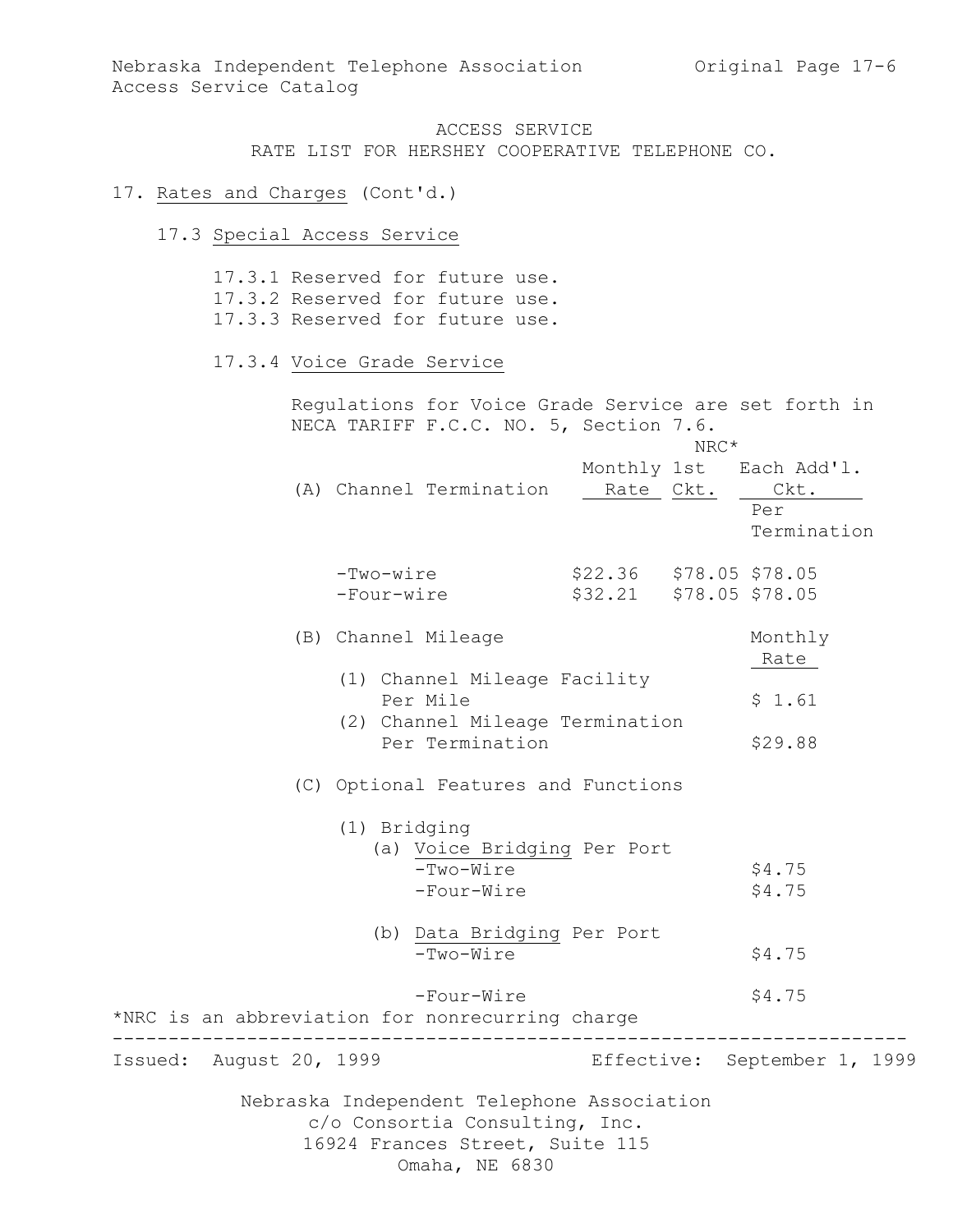- 17. Rates and Charges (Cont'd.)
	- 17.3 Special Access Service (Cont'd.)
		- 17.3.4 Voice Grade Service (Cont'd.)
			- (1) Bridging (Cont'd.)
				- (C) Optional Features and Functions (Cont'd.)

|                              |  | Monthly<br>Rate |
|------------------------------|--|-----------------|
| (c) Reserved for future use. |  |                 |
| (d) Reserved for future use. |  |                 |

(e) Telemetry and Alarm Bridging Active Bridging Channel Connections Per Channel Connected -Split Band \$8.89 -Summation \$3.47 Passive Bridging Channel Connections

Per Channel Connected \$0.24

Issued: August 20, 1999 Effective: September 1, 1999

Nebraska Independent Telephone Association c/o Consortia Consulting, Inc. 16924 Frances Street, Suite 115 Omaha, NE 6830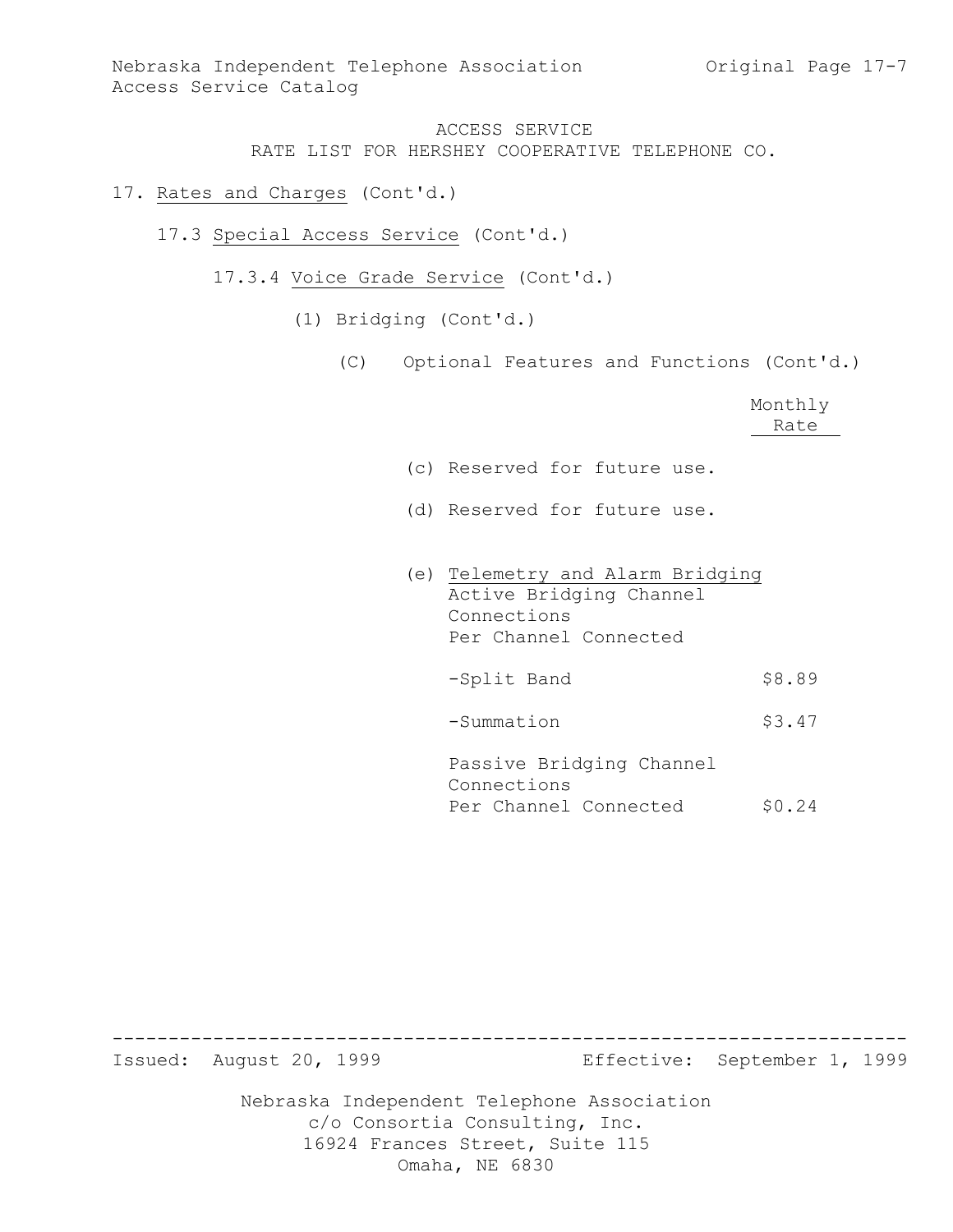### 17. Rates and Charges (Cont'd.)

### 17.3 Special Access Service (Cont'd.)

17.3.4 Voice Grade Service (Cont'd.)

|     |                                                                      | Monthly<br>Rate  |
|-----|----------------------------------------------------------------------|------------------|
|     | (C) Optional Features and<br>Functions (Cont'd.)                     |                  |
|     | (2) Conditioning Per Termination                                     |                  |
|     | - C-Type                                                             | \$5.69           |
|     | Data Capability                                                      | \$3.94           |
| (3) | Improved Return Loss for<br>Transmission<br>Per Termination          |                  |
|     | Two-Wire<br>- Four-Wire                                              | \$7.15<br>\$7.15 |
| (4) | Customer Specified Receive<br>Level Per Two-Wire Termination \$ 3.44 |                  |
| (5) | Reserved for future use.                                             |                  |
| (6) | Signaling Capability<br>Per Termination                              | \$11.73          |

Nebraska Independent Telephone Association c/o Consortia Consulting, Inc. 16924 Frances Street, Suite 115 ----------------------------------------------------------------------- Issued: August 20, 1999 Effective: September 1, 1999

Omaha, NE 6830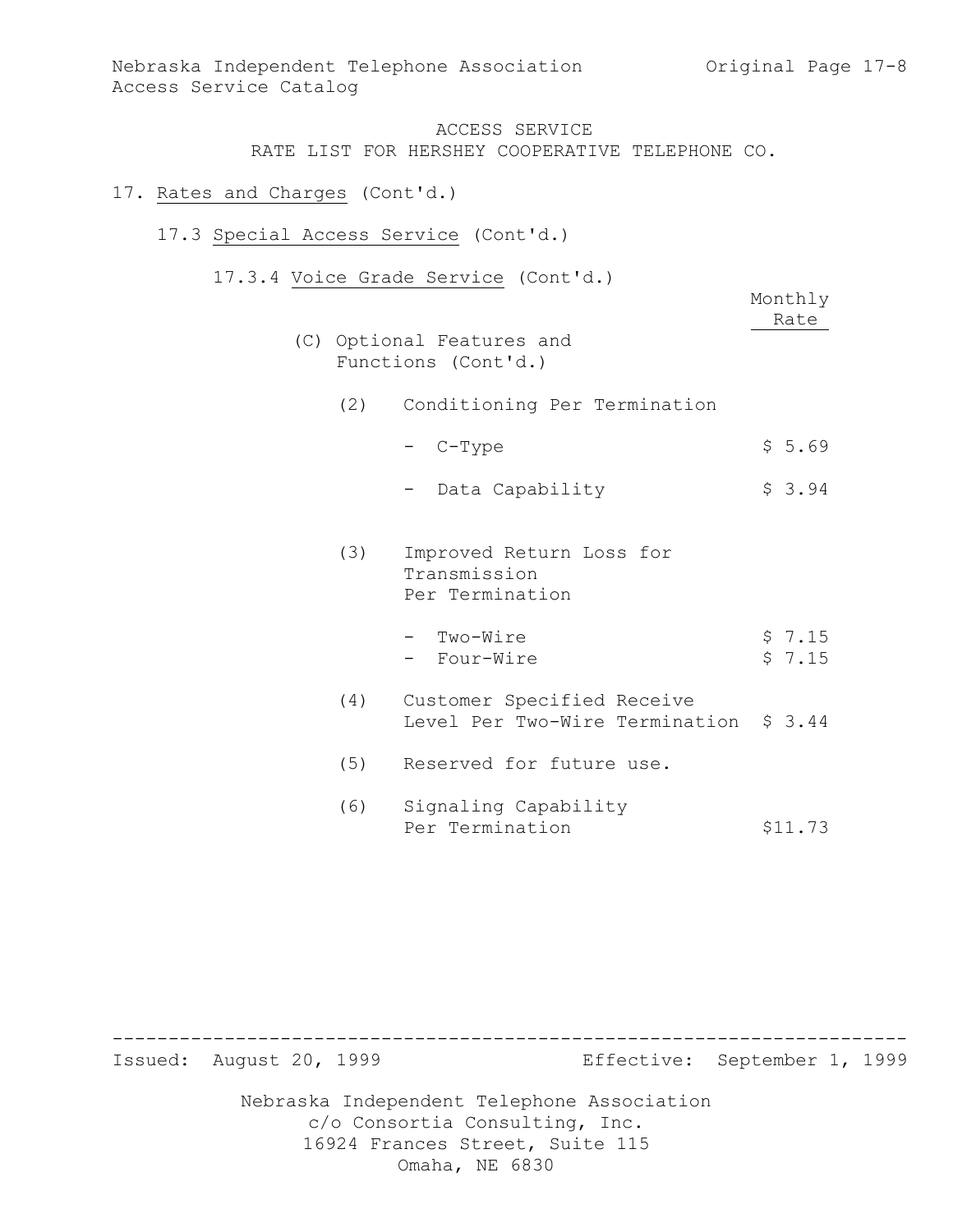- 17. Rates and Charges (Cont'd.)
	- 17.3 Special Access Service (Cont'd.)
		- 17.3.4 Voice Grade Service (Cont'd.)

Monthly Rate

- (C) Optional Features and Functions (Cont'd.)
	- (7) Selective Signaling Arrangement Per Arrangement \$6.38
	- (8) Transfer Arrangement (key activated or dial-up\*) - Per four port arrangement including control channel termination\*\* \$3.01 - Per five port arrangement including control channel termination\*\* \$6.85
	- (9) Public Packet Switching Network (PPSN) Interface Arrangement Per Arrangement ICB

NOTE: ICB rates and charges shall be filed in 17.3.9. \*The dial-up option requires the customer to purchase the Controller Arrangement, which is described in NECA TARIFF F.C.C. NO. 5, Section 13.3.4.

\*\*An additional Channel Termination charge will apply whenever a spare channel is configured as a leg to the customer designated premises. Additional channel mileage charges will also apply when the transfer arrangement is not located in the customer designated premises serving wire center.

-----------------------------------------------------------------------

Issued: August 20, 1999 Effective: September 1, 1999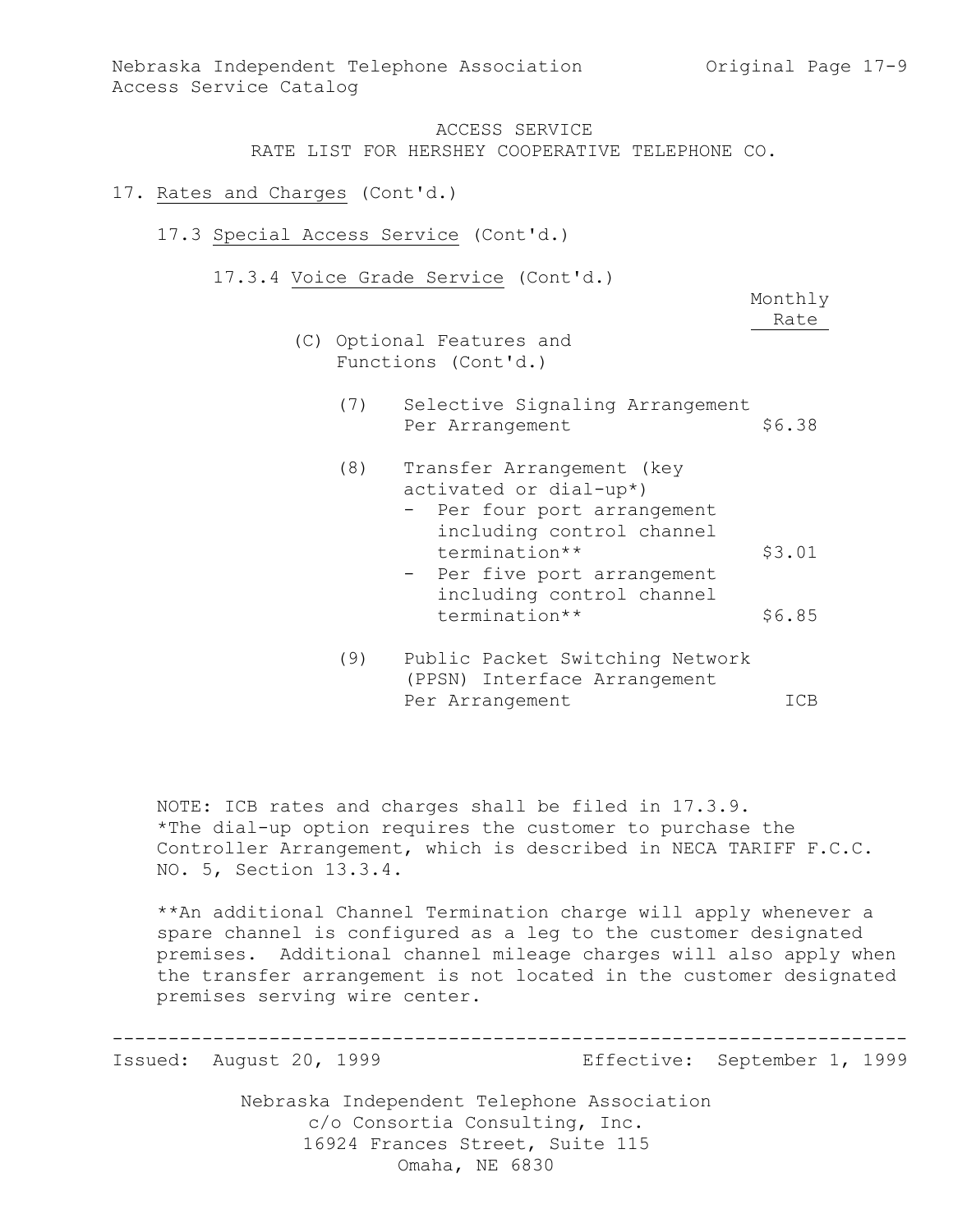- 17. Rates and Charges (Cont'd.)
	- 17.3 Special Access Service (Cont'd.)
		- 17.3.5 Program Audio Service

Regulations concerning Program Audio Service are set forth in Section 7.7 of NECA TARIFF F.C.C. NO. 5.

|                            |                                                                                                                                   |                    | Monthly Nonrecurring<br>Rate * Charge        |
|----------------------------|-----------------------------------------------------------------------------------------------------------------------------------|--------------------|----------------------------------------------|
|                            | Termination<br>Per Termination                                                                                                    | (A) Channel        |                                              |
|                            | $-200$ to 3500 Hz<br>$-100$ to 5000 Hz<br>$-50$ to 8000 Hz<br>$-50$ to 15000 Hz                                                   | $$41.60$ $$189.00$ | 44.82 189.00<br>44.82 189.00<br>44.82 189.00 |
|                            | (B) Channel Mileage                                                                                                               |                    |                                              |
|                            | (1) Channel Mileage Facility<br>Per Mile                                                                                          |                    |                                              |
|                            | $-200$ to 3500 Hz $\frac{1}{5}$ 3.46<br>- 100 to 5000 Hz 6.91<br>- 50 to 8000 Hz<br>- 50 to 15000 Hz                              | 10.37<br>13.84     |                                              |
|                            | (2) Channel Mileage<br>Termination<br>Per Termination                                                                             |                    |                                              |
|                            | $-200$ to 3500 Hz $\frac{1}{2}$ \$ 31.27<br>$-100$ to 5000 Hz<br>- 50 to 8000 Hz 93.81<br>$-$ 50 to 15000 Hz 125.08               | 62.54              |                                              |
| $\star$<br>monthly charge. | Daily Rates are 1/10th of the monthly rates, up to a maximum of the                                                               |                    |                                              |
| August 20, 1999<br>Issued: |                                                                                                                                   |                    | Effective: September 1, 1999                 |
|                            | Nebraska Independent Telephone Association<br>c/o Consortia Consulting, Inc.<br>16924 Frances Street, Suite 115<br>Omaha, NE 6830 |                    |                                              |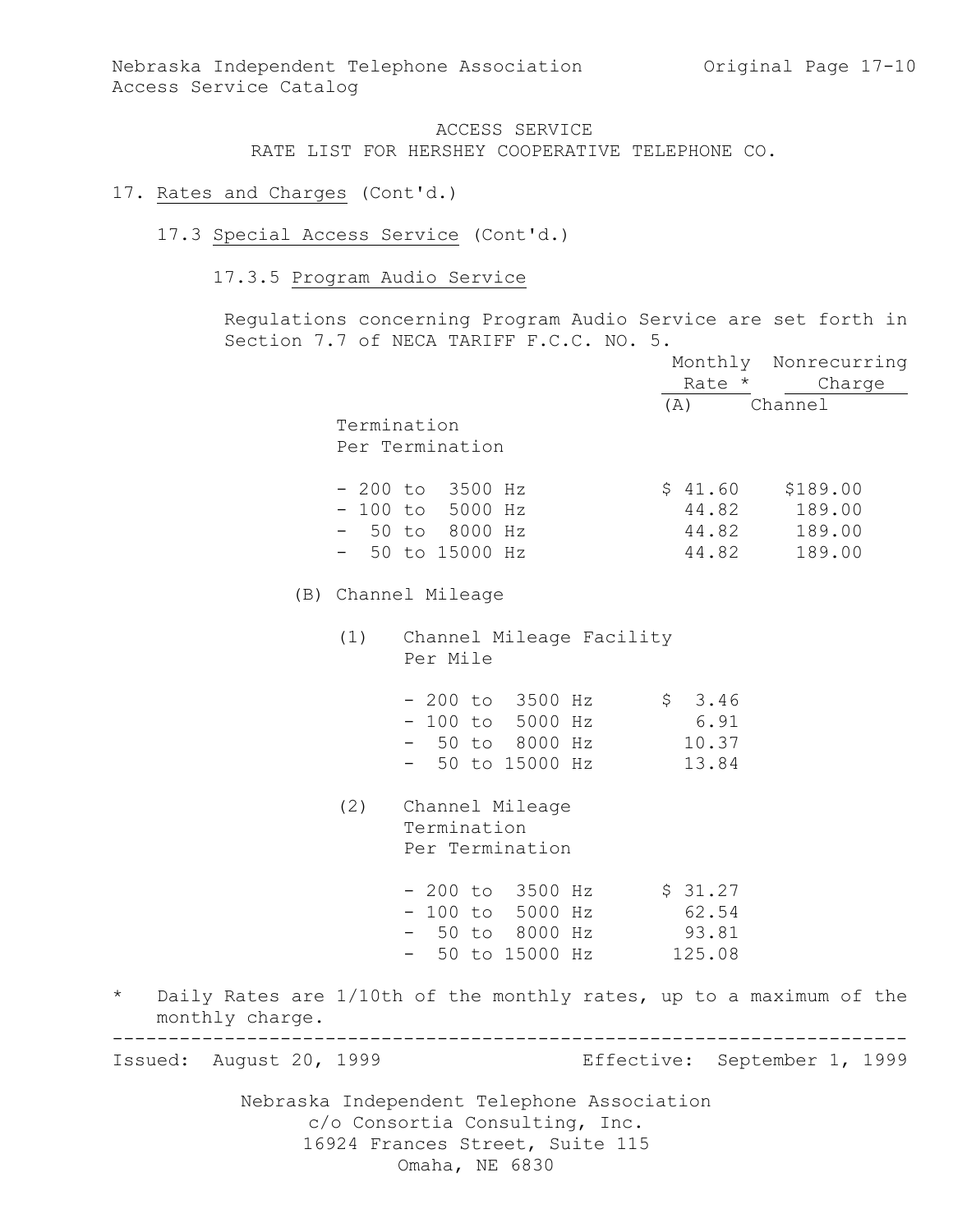Nebraska Independent Telephone Association Original Page 17-11 Access Service Catalog

> ACCESS SERVICE RATE LIST FOR HERSHEY COOPERATIVE TELEPHONE CO.

- 17. Rates and Charges (Cont'd.)
	- 17.3 Special Access Service (Cont'd.)

17.3.5 Program Audio Service (Cont'd.)

Monthly Rate \*

(C) Optional Features and Functions

| (1) | Bridging, Distribution<br>Amplifier Per Port | \$19.19 |
|-----|----------------------------------------------|---------|
| (2) | Gain Conditioning<br>Per Service             | \$11.23 |
| (3) | Stereo<br>Per Service                        | \$18.24 |

17.3.6 Reserved for future use.

\* Daily Rates are 1/10th of the monthly rates, up to a maximum of the monthly charge. -----------------------------------------------------------------------

Issued: August 20, 1999 Effective: September 1, 1999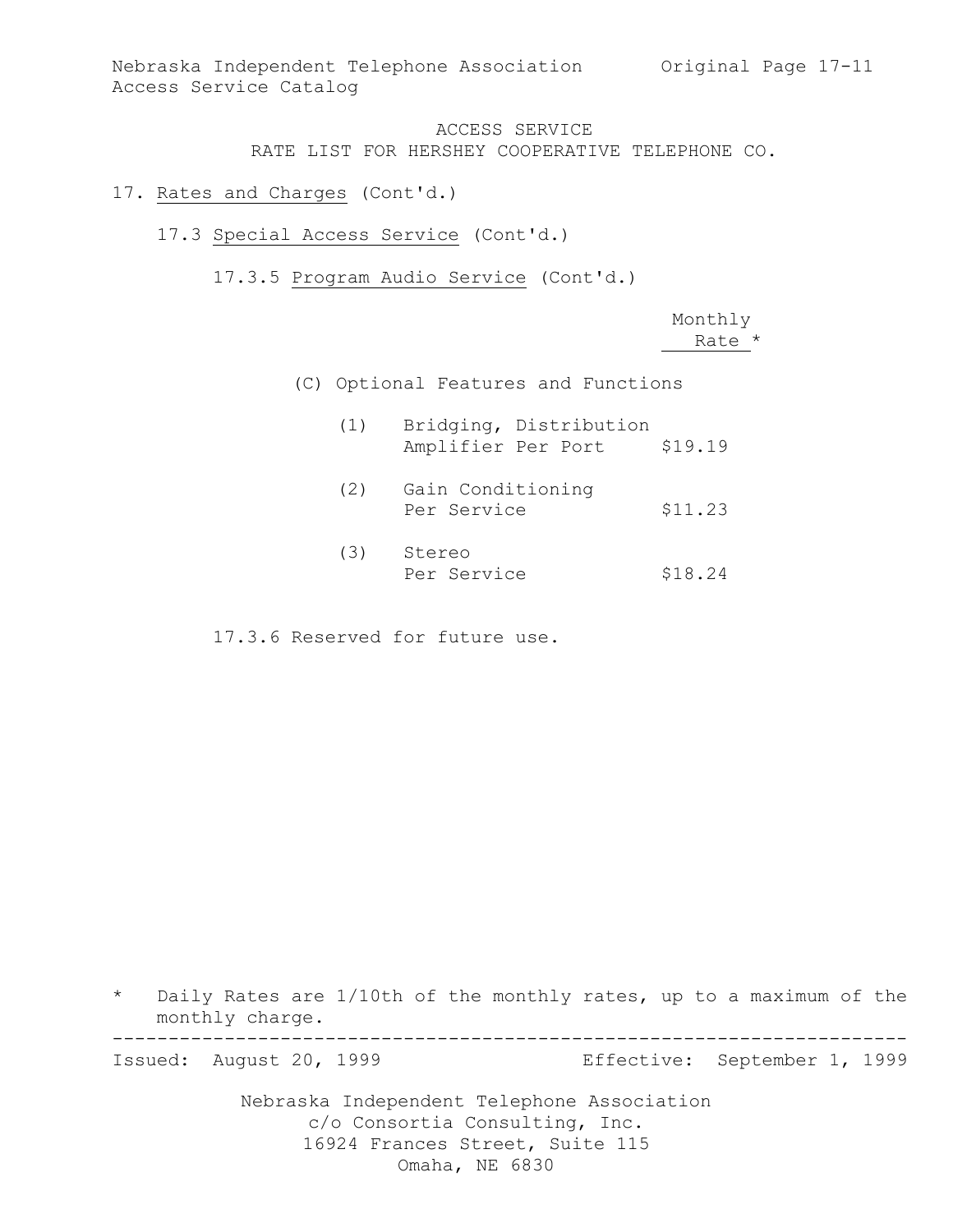Nebraska Independent Telephone Association Original Page 17-12 Access Service Catalog

ACCESS SERVICE

RATE LIST FOR HERSHEY COOPERATIVE TELEPHONE CO.

- 17. Rates and Charges (Cont'd.)
	- 17.3 Special Access Service (Cont'd.) 17.3.7 Digital Data Service

Regulations concerning Digital Data Service are set forth in NECA TARIFF F.C.C. NO. 5, Section 7.9.

|         |                 |                                            | Monthly Nonrecurring Charges<br>Rate 1st Ckt. Each Add'l |
|---------|-----------------|--------------------------------------------|----------------------------------------------------------|
|         |                 | (A) Channel Termination<br>Per Termination |                                                          |
|         |                 | - 2.4 kbps \$55.73 \$241.00 \$241.00       |                                                          |
|         |                 | - 4.8 kbps                                 | 55.73 241.00 241.00                                      |
|         |                 | - 9.6 kbps                                 |                                                          |
|         |                 | - 56.0 kbps                                | 55.73 241.00 241.00<br>55.73 241.00 241.00               |
|         |                 | - 64.0 kbps                                | 55.73 241.00 241.00                                      |
|         |                 | (B) Channel Mileage                        |                                                          |
|         |                 | (1) Channel Mileage Facility<br>Per Mile   |                                                          |
|         |                 | $-2.4$ kbps $$3.00$                        |                                                          |
|         |                 | $-4.8$ kbps $3.00$                         |                                                          |
|         |                 | - 9.6 kbps 3.00                            |                                                          |
|         |                 | - 56.0 kbps 6.01                           |                                                          |
|         |                 | $-64.0$ kbps $6.01$                        |                                                          |
|         |                 | (2) Channel Mileage Termination            |                                                          |
|         |                 | Per Termination                            |                                                          |
|         |                 | $-2.4$ kbps $$21.78$                       |                                                          |
|         |                 | - 4.8 kbps 21.78                           |                                                          |
|         |                 | - 9.6 kbps 21.78                           |                                                          |
|         |                 | - 56.0 kbps 43.57                          |                                                          |
|         |                 | $-64.0$ kbps $43.57$                       |                                                          |
|         |                 |                                            | Monthly                                                  |
|         |                 | (C) Optional Features and Functions Rate   |                                                          |
|         |                 | (1) Bridging Per Port                      | \$4.75                                                   |
| Issued: | August 20, 1999 |                                            | Effective: September 1, 1999                             |
|         |                 | Nebraska Independent Telephone Association |                                                          |
|         |                 | c/o Consortia Consulting, Inc.             |                                                          |
|         |                 | 16924 Frances Street, Suite 115            |                                                          |
|         |                 | Omaha, NE 6830                             |                                                          |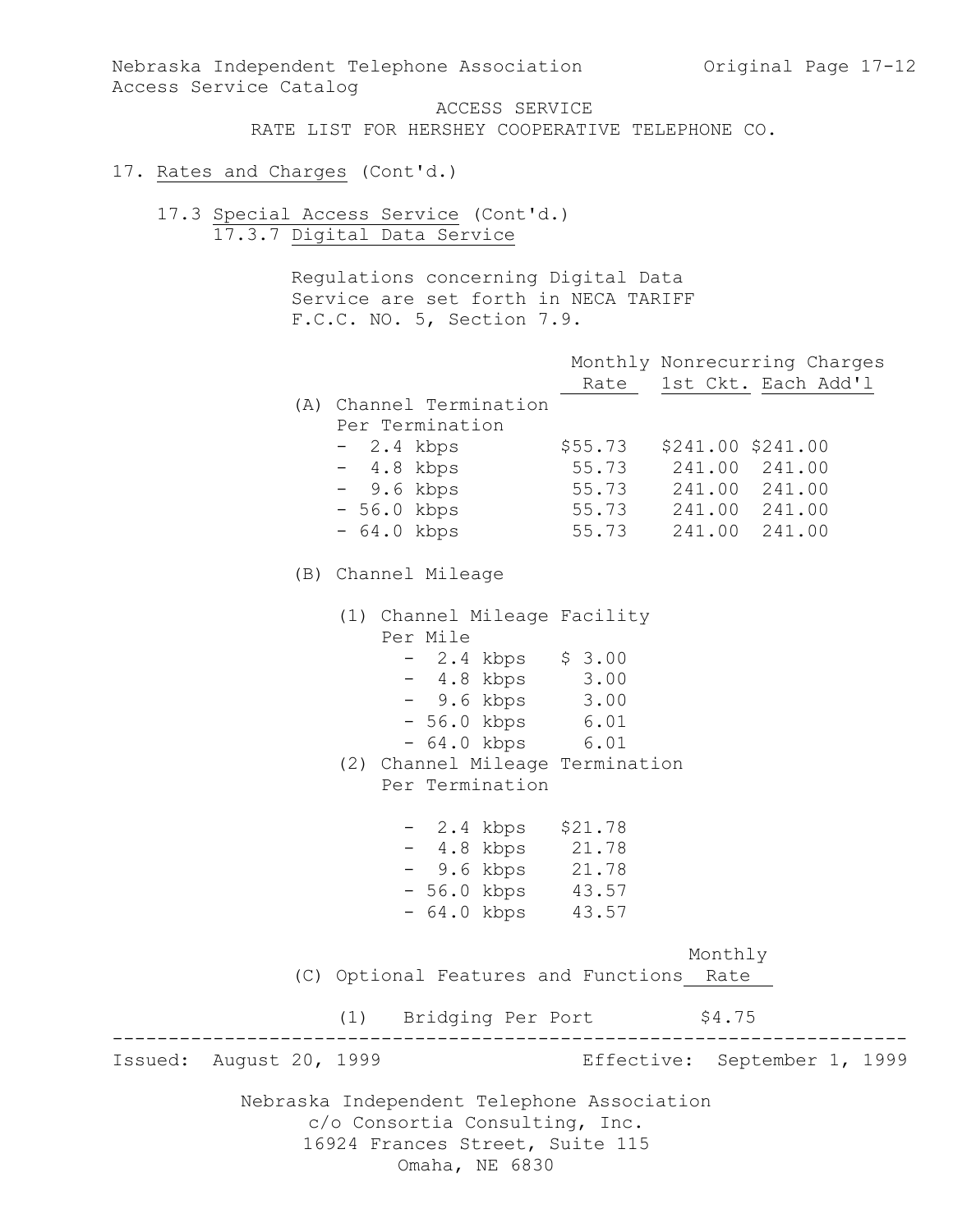Nebraska Independent Telephone Association Original Page 17-13 Access Service Catalog

> ACCESS SERVICE RATE LIST FOR HERSHEY COOPERATIVE TELEPHONE CO.

- 17. Rates and Charges (Cont'd.)
	- 17.3 Special Access Service (Cont'd.)
		- 17.3.7 Digital Data Service (Cont'd.)

Monthly

- (C) Optional Features and Functions Rate (Cont'd.)
	- (2) Loop Transfer Arrangement Per Four Key Arrangement\* \$5.97
	- (3) Public Packet Switching Network Interface Arrangement
		- Per 9.6 kbps arrangement ICB - Per 56.0 kbps arrangement ICB

|  | (D) Term Discounts |  |                             | Percentage |
|--|--------------------|--|-----------------------------|------------|
|  |                    |  | 56.0 and 64.0 Kbps Services |            |
|  | 36 months          |  |                             | 10%        |
|  | 60 months          |  |                             | 20%        |

\* An additional Channel Termination charge will apply whenever a spare channel is configured as a leg to the customer designated premises. Additional Channel Mileage charges will also apply when the transfer arrangement is not located in the customer designated premises serving wire center.

-----------------------------------------------------------------------

ICB rates and charges are filed in 17.3.9 following.

Issued: August 20, 1999 Effective: September 1, 1999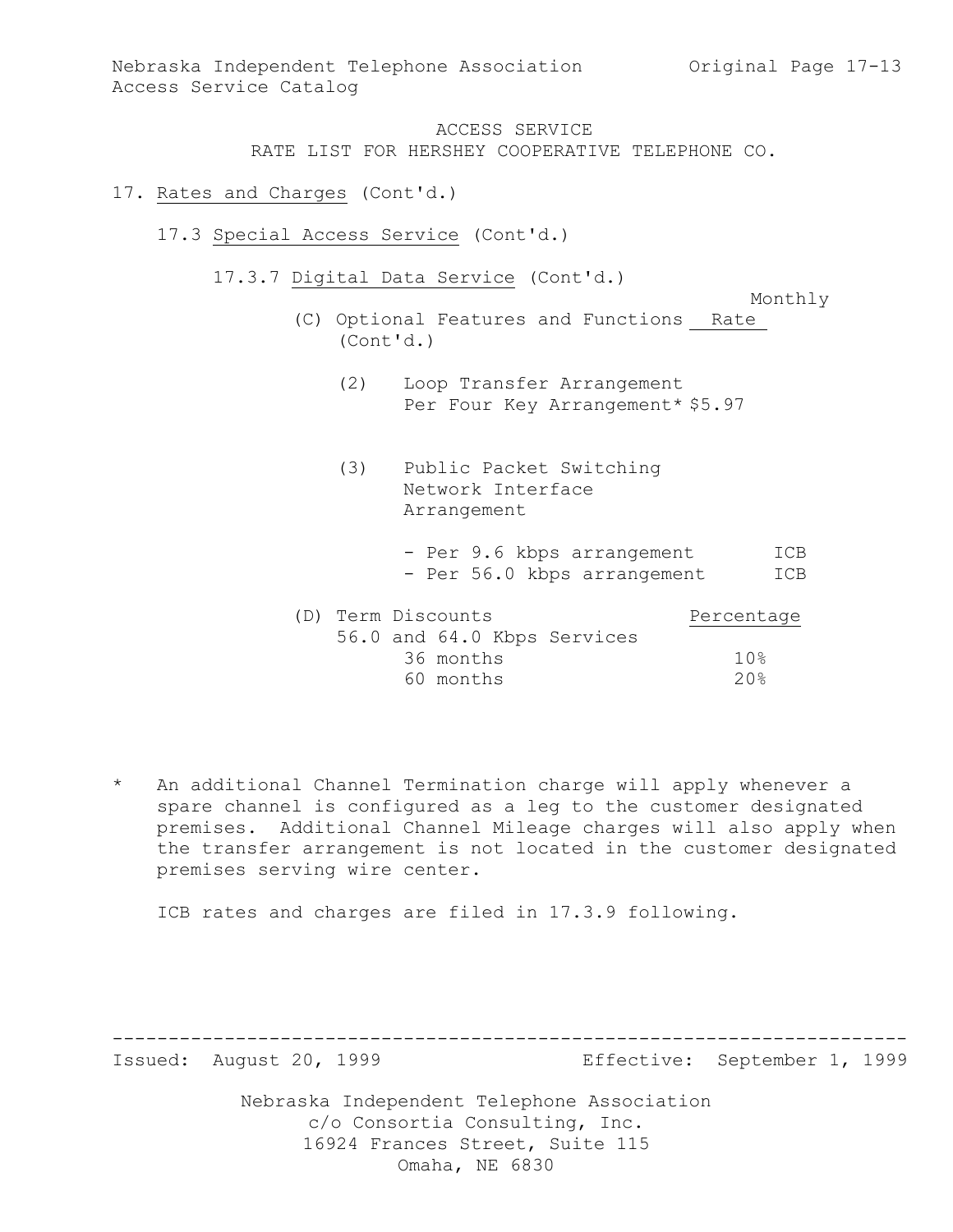| Nebraska Independent Telephone Association Criginal Page 17-14<br>Access Service Catalog                                          |            |                          |                              |
|-----------------------------------------------------------------------------------------------------------------------------------|------------|--------------------------|------------------------------|
| ACCESS SERVICE<br>RATE LIST FOR HERSHEY COOPERATIVE TELEPHONE CO.                                                                 |            |                          |                              |
| 17. Rates and Charges (Cont'd.)                                                                                                   |            |                          |                              |
| 17.3 Special Access Service (Cont'd.)<br>17.3.8 High Capacity Service                                                             |            |                          |                              |
| Regulations concerning High Capacity<br>Service are set forth in 7.10 of<br>NECA TARIFF F.C.C. NO. 5.                             |            |                          |                              |
|                                                                                                                                   |            | Rate 1st Ckt. Each Add'l | Monthly Nonrecurring Charges |
| (A) Channel Termination<br>Per Termination                                                                                        |            |                          |                              |
| - DS1 1.544 Mbps \$61.52 \$327.00 \$327.00<br>- DS1C 3.152 Mbps<br>- DS2 6.312 Mbps                                               | ICB<br>ICB | ICB<br>ICB               | ICB<br>ICB                   |
| - Capacity of 1 DS3<br>44.736 Mbps Interface<br>Per DS3 Channel<br>Installed                                                      | ICB        | ICB                      | ICB                          |
| - Capacity of 3 DS3<br>44.736 Mbps Interface<br>Per DS3 Channel<br>Installed                                                      | ICB        | ICB                      | ICB                          |
| - Capacity of 6 DS3 ICB<br>44.736 Mbps Interface<br>Per DS3 Channel<br>Installed                                                  |            | ICB                      | ICB                          |
| - Capacity of 12 DS3 ICB ICB<br>44.736 Mbps Interface<br>Per DS3 Channel<br>Installed                                             |            |                          | ICB                          |
| - DS4 274.176 Mbps                                                                                                                | ICB        | ICB                      | ICB                          |
| ICB rates and charges are filed in 17.3.9 following.                                                                              |            |                          |                              |
| Issued: August 20, 1999                                                                                                           |            |                          | Effective: September 1, 1999 |
| Nebraska Independent Telephone Association<br>c/o Consortia Consulting, Inc.<br>16924 Frances Street, Suite 115<br>Omaha, NE 6830 |            |                          |                              |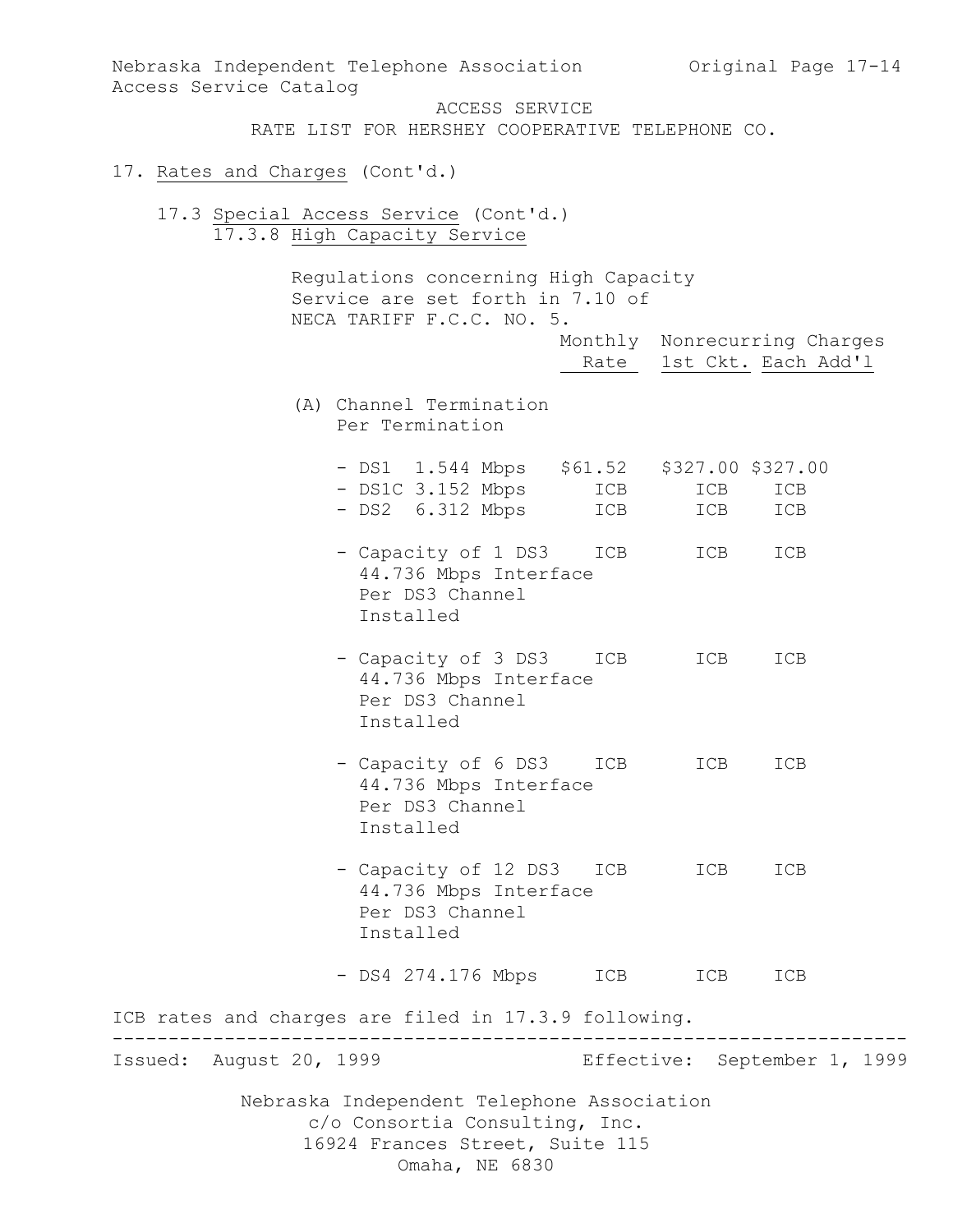| Nebraska Independent Telephone Association             Original Page 17-15<br>Access Service Catalog |                                                                   |
|------------------------------------------------------------------------------------------------------|-------------------------------------------------------------------|
|                                                                                                      | ACCESS SERVICE<br>RATE LIST FOR HERSHEY COOPERATIVE TELEPHONE CO. |
|                                                                                                      |                                                                   |
| 17. Rates and Charges (Cont'd.)<br>17.3 Special Access Service (Cont'd.)                             |                                                                   |
| 17.3.8 High Capacity Service (Cont'd.)                                                               |                                                                   |
| (B) Channel Mileage                                                                                  | Monthly                                                           |
| (1) Channel Mileage Facility<br>Per Mile                                                             | Rate                                                              |
| $-1.544$ Mbps                                                                                        | 66.06                                                             |
| $-3.152$ Mbps                                                                                        | ICB                                                               |
| - 6.312 Mbps                                                                                         | ICB                                                               |
| - 44.736 Mbps                                                                                        | ICB                                                               |
| $-274.176$ Mbps                                                                                      | ICB                                                               |
| (2) Channel Mileage Termination                                                                      |                                                                   |
| Per Termination                                                                                      |                                                                   |
| $-1.544$ Mbps                                                                                        | 319.10                                                            |
| $-3.152$ Mbps                                                                                        | ICB                                                               |
| $-6.312$ Mbps                                                                                        | ICB                                                               |
| $-44.736$ Mbps                                                                                       | ICB                                                               |
| $-274.176$ Mbps                                                                                      | ICB                                                               |
| (C) Term Discounts                                                                                   | Percentage                                                        |
| DS1 and DS3 Services                                                                                 |                                                                   |
| 36 months                                                                                            | 10%                                                               |
| 60 months                                                                                            | 20%                                                               |
|                                                                                                      | (D) Optional Features and Functions Monthly Rate                  |
|                                                                                                      | (1) Multiplexing, per arrangement                                 |
| DS4 to DS1                                                                                           | ICB                                                               |
| DS3 to DS1                                                                                           | ICB                                                               |
| DS2 to DS1                                                                                           | ICB                                                               |
| DS1C to DS1                                                                                          | ICB                                                               |
| DS1 to Voice**                                                                                       | \$196.53                                                          |
| $\star\star$<br>A channel of this DS1 to the Hub can be used for Digital Data<br>Service.            |                                                                   |
| Issued: August 20, 1999                                                                              | Effective: September 1, 1999                                      |
| Nebraska Independent Telephone Association                                                           |                                                                   |
| c/o Consortia Consulting, Inc.                                                                       |                                                                   |
| 16924 Frances Street, Suite 115                                                                      |                                                                   |
| Omaha, NE 6830                                                                                       |                                                                   |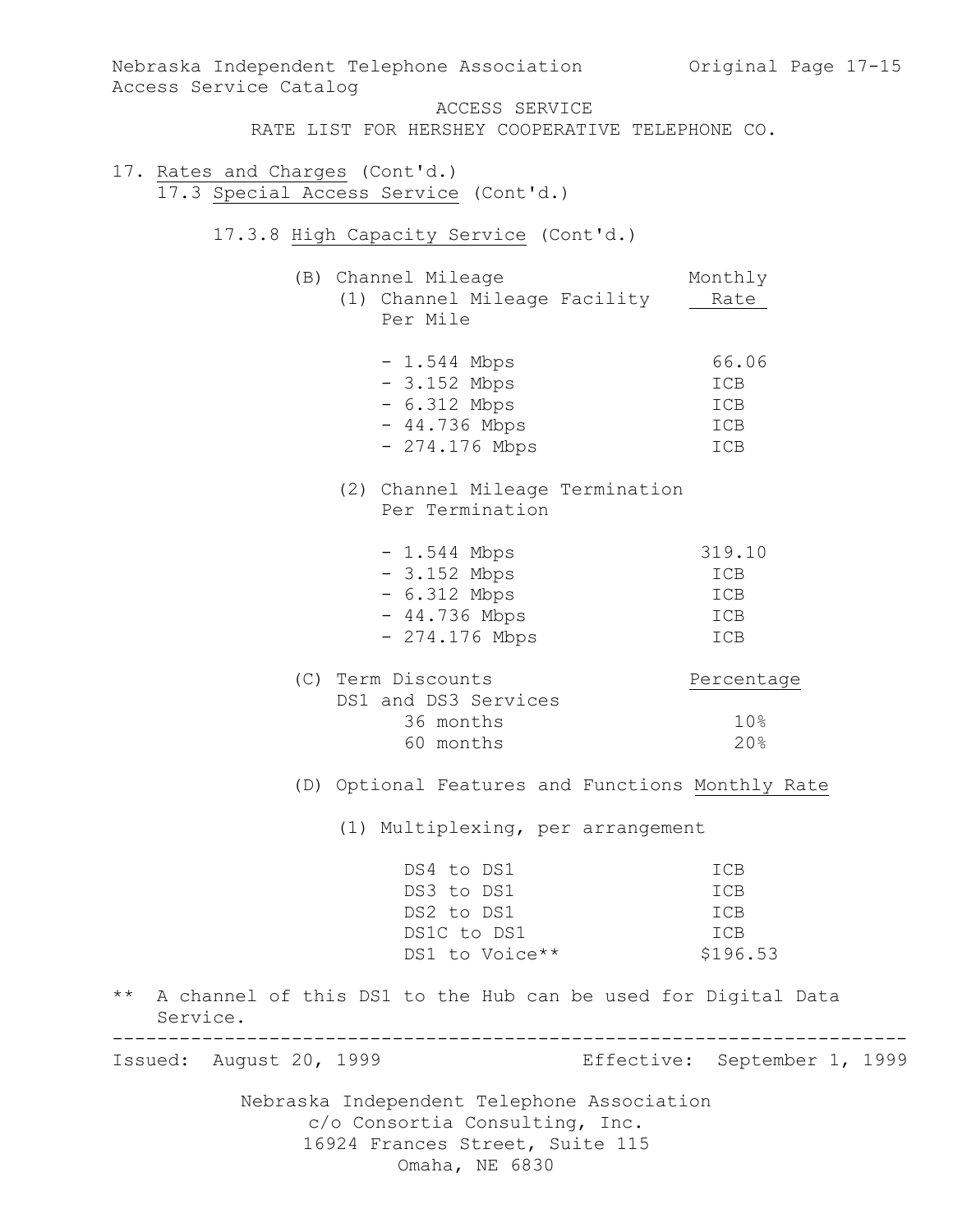- 17. Rates and Charges (Cont'd.)
	- 17.3 Special Access Service (Cont'd.)
		- 17.3.8 High Capacity Service (Cont'd.)
			- (D) Optional Features and Functions Monthly Rate (Cont'd.)
				- (1) Multiplexing, per arrangement (Cont'd.)

DS1 to DS0 \$198.38 DS0 to Subrates -Up to 20 2.4 kbps services 301.92 -Up to 10 4.8 kbps services 185.32 -Up to 5 9.6 kbps services 161.92

- (2) Automatic Loop Transfer Per Arrangement\* \$389.24
- (3) Transfer Arrangement (key activated or dial-up\*\*) Per four port arrangement including control channel termination\*\*\* \$165.42

(E) Reserved for future use.

- (F) Clear Channel Capability - Per 1.544 Mbps transmission path None
- \* An additional Channel Termination charge will apply whenever the spare line is provided as a leg to the customer designated premises (CDP).
- \*\* The dial-up option requires the customer to purchase the Controller Arrangement from 13.3.4, as described in NECA TARIFF F.C.C. NO. 5.
- \*\*\* An additional Channel Termination charge will apply whenever a spare channel is configured as a leg to the CDP. Additional channel mileage charges will also apply when the transfer arrangement is not located in the CDP serving wire center. -----------------------------------------------------------------------

Issued: August 20, 1999 Effective: September 1, 1999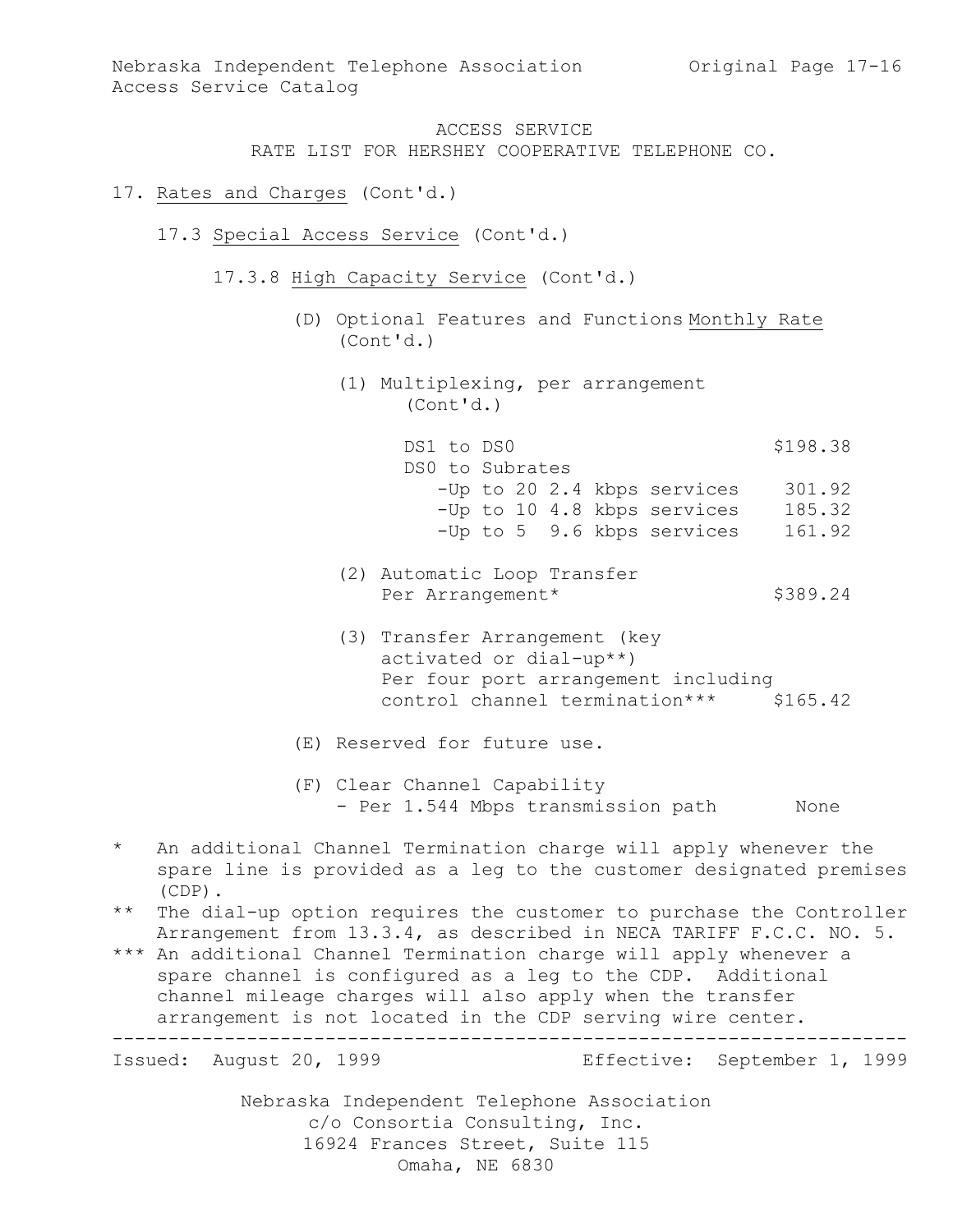Nebraska Independent Telephone Association Original Page 17-17 Access Service Catalog

## ACCESS SERVICE RATE LIST FOR HERSHEY COOPERATIVE TELEPHONE CO.

- 17. Rates and Charges (Cont'd.)
	- 17.3 Special Access Service (Cont'd.)
		- 17.3.9 Individual Case Filings

Reserved for future use.

Issued: August 20, 1999 Effective: September 1, 1999

Nebraska Independent Telephone Association c/o Consortia Consulting, Inc. 16924 Frances Street, Suite 115 Omaha, NE 6830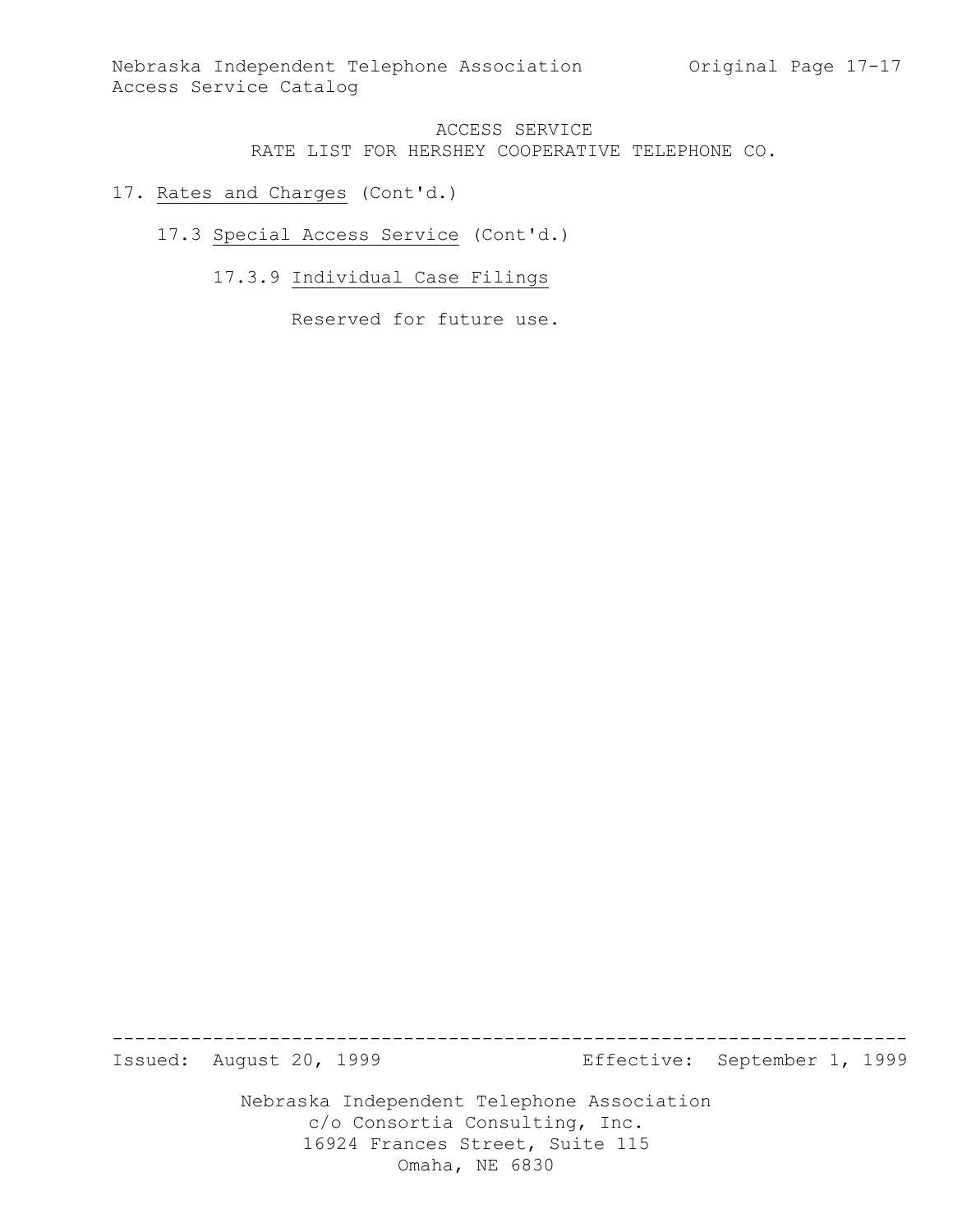- 17. Rates and Charges (Cont'd.)
	- 17.3 Special Access Service (Cont'd.)
		- 17.3.10 Optional Rate Plan Availability

The Term Discount Plan, as described in Section 7.2.8, is available where billing capability exists.

| 17.3.11 |     | Internet to K-12 Schools               | Monthly Nonrecurring |
|---------|-----|----------------------------------------|----------------------|
|         |     |                                        | Charges<br>Rate      |
|         | (A) | Channel Termination<br>Per Termination | $$22.50$ $$50.00$    |
|         |     |                                        | Monthly Rate         |
|         | (B) | Channel Mileage                        |                      |
|         |     | (1) Channel Mileage                    |                      |
|         |     | Facility, per                          |                      |
|         |     | airline mile                           | \$0.25               |
|         |     | (2) Channel Mileage                    |                      |
|         |     | Termination,                           |                      |
|         |     | per termination                        | \$2.50               |

Issued: August 20, 1999 Effective: September 1, 1999

Nebraska Independent Telephone Association c/o Consortia Consulting, Inc. 16924 Frances Street, Suite 115 Omaha, NE 6830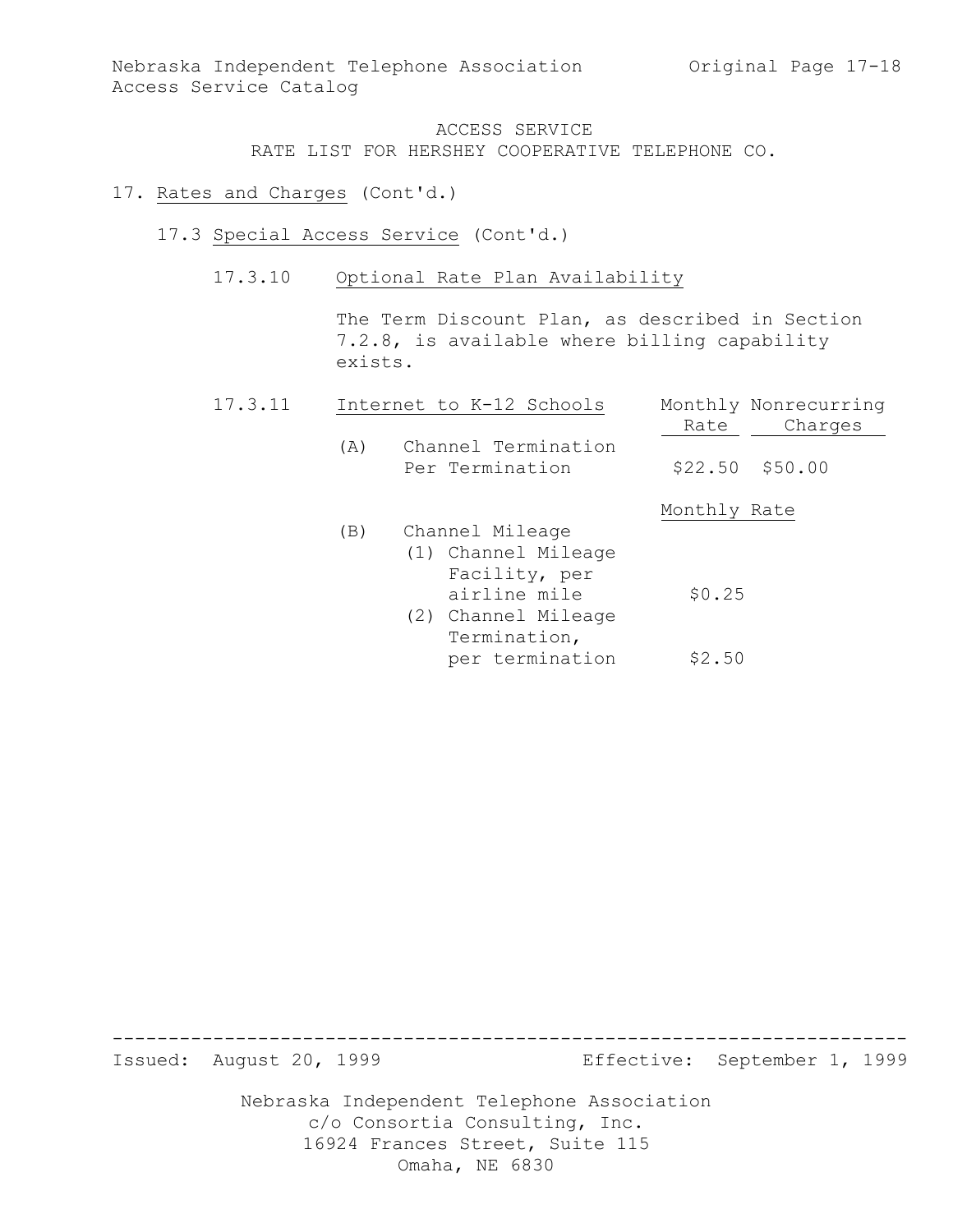Access Service Catalog ACCESS SERVICE

RATE LIST FOR HERSHEY COOPERATIVE TELEPHONE CO.

- 17. Rates and Charges (Cont'd.) 17.4 Other Services
	- 17.4.1 Access Ordering

Charge

(A) Access Order Charge

Per Order  $$104.00$ 

(B) Service Date Change Charge

A Service Date Change Charge will apply, on a per order per occurrence basis, for each service date changed. The Access Order Charge as specified in 17.4.1(A) preceding does not apply. -Service Date Change Charge Per Order  $$34.00$ 

(C) Design Change Charge

The Design Change Charge will apply on a per order per occurrence basis, for each order requiring design change. -Design Change Charge Per Order  $\sim$  \$ 34.00

(D) Miscellaneous Service Order Charge

Per Occurrence  $\frac{1}{2}$  \$ 34.00

17.4.2 Additional Engineering

Additional Engineering Periods Fraction Thereof

-----------------------------------------------------------------------

(A) Basic Time per engineer, normally scheduled working hours \$ 19.91

Issued: August 20, 1999 Effective: September 1, 1999

Each Half Hour or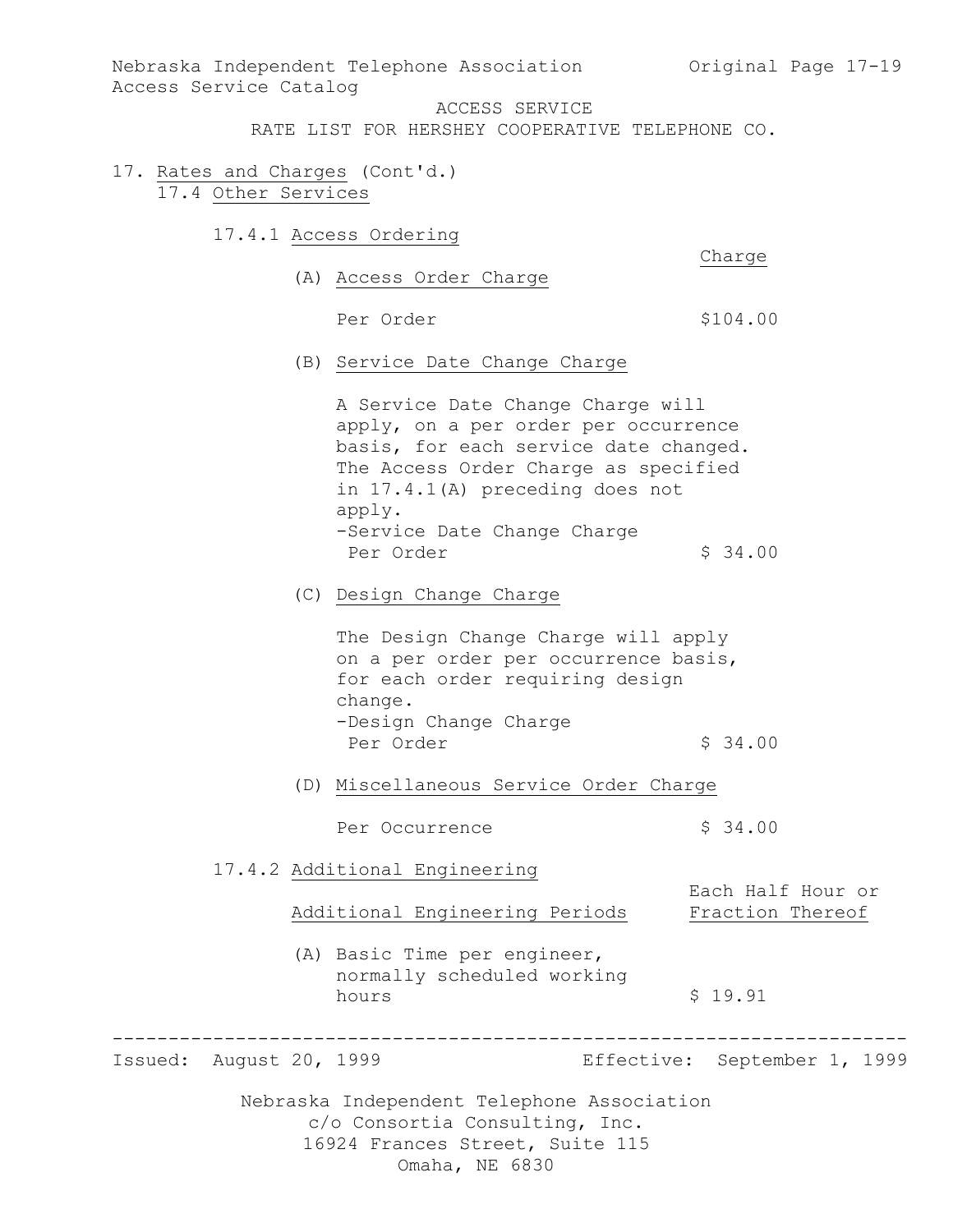| Access Service Catalog                                            | Nebraska Independent Telephone Association 60 Original Page 17-20                                                                                                  |                                       |  |  |
|-------------------------------------------------------------------|--------------------------------------------------------------------------------------------------------------------------------------------------------------------|---------------------------------------|--|--|
|                                                                   | ACCESS SERVICE<br>RATE LIST FOR HERSHEY COOPERATIVE TELEPHONE CO.                                                                                                  |                                       |  |  |
| 17. Rates and Charges (Cont'd.)<br>17.4 Other Services (Cont'd.)  |                                                                                                                                                                    |                                       |  |  |
|                                                                   | 17.4.2 Additional Engineering (Cont'd.)<br>Additional Engineering Periods                                                                                          | Each Half Hour or<br>Fraction Thereof |  |  |
|                                                                   | (Cont 'd.)                                                                                                                                                         |                                       |  |  |
|                                                                   | (B) Overtime per engineer, outside<br>of normally scheduled working<br>hours                                                                                       | \$29.86                               |  |  |
|                                                                   | (C) Premium Time, outside of<br>scheduled work day, per<br>engineer                                                                                                | \$39.82                               |  |  |
| 17.4.3 Additional Labor<br>Additional Labor Periods               |                                                                                                                                                                    |                                       |  |  |
|                                                                   |                                                                                                                                                                    |                                       |  |  |
|                                                                   | Per Technician*<br>- Premium Time, outside of<br>scheduled work day                                                                                                | \$28.12                               |  |  |
|                                                                   | Per Technician*                                                                                                                                                    | \$37.49                               |  |  |
| (B) Stand by<br>- Basic time, normally scheduled<br>working hours |                                                                                                                                                                    |                                       |  |  |
|                                                                   | Per Technician<br>- Overtime, outside of normally<br>scheduled working hours on a<br>scheduled work day                                                            | \$18.93                               |  |  |
|                                                                   | Per Technician*                                                                                                                                                    | \$28.39                               |  |  |
| $\star$                                                           | A call out of a Telephone Company employee at a time not<br>consecutive with the employee's scheduled work period is subject to<br>a minimum charge of four hours. |                                       |  |  |
| Issued: August 20, 1999                                           |                                                                                                                                                                    | Effective: September 1, 1999          |  |  |
|                                                                   | Nebraska Independent Telephone Association<br>c/o Consortia Consulting, Inc.<br>16924 Frances Street, Suite 115<br>Omaha, NE 6830                                  |                                       |  |  |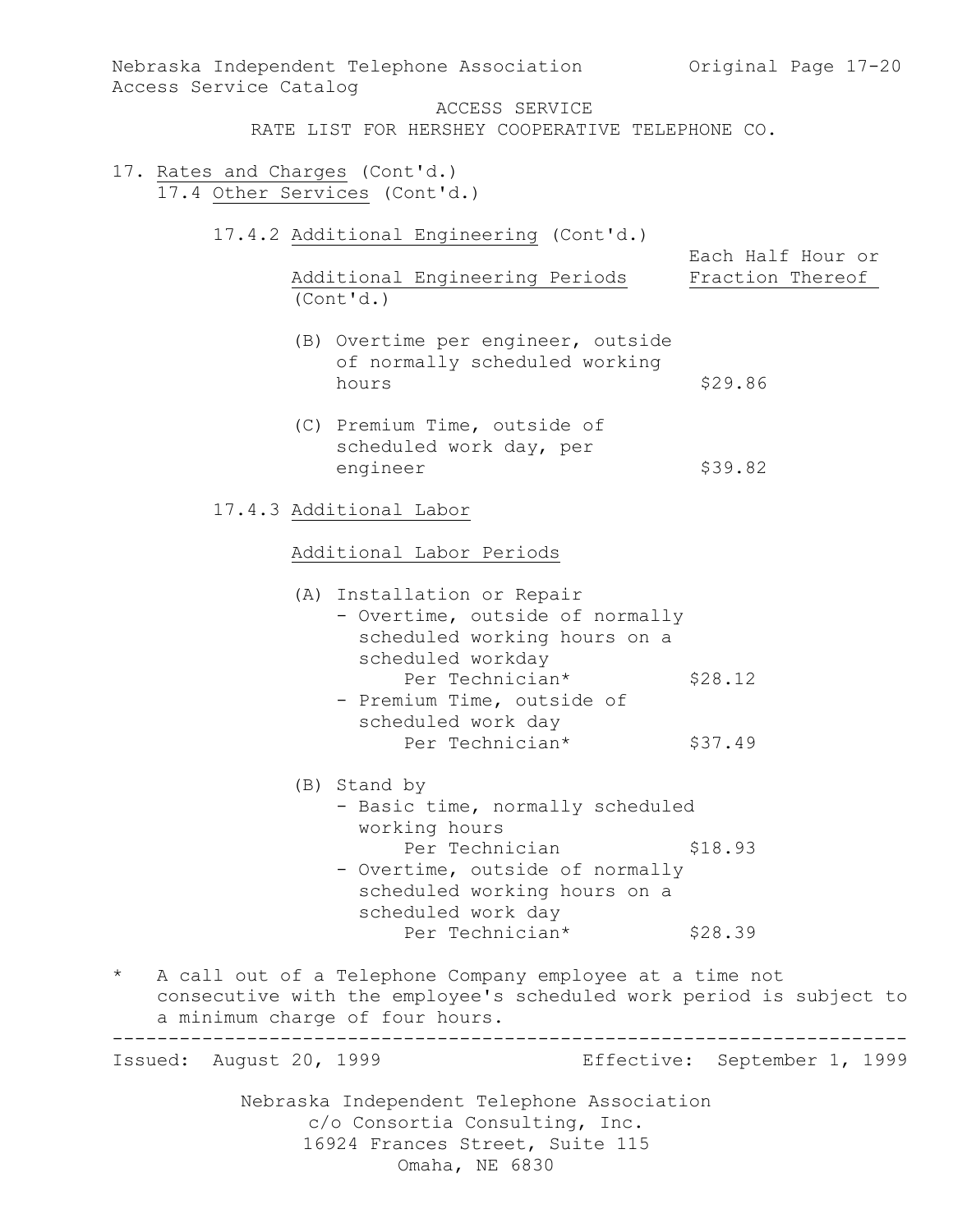Nebraska Independent Telephone Association (Original Page 17-21) Access Service Catalog

> ACCESS SERVICE RATE LIST FOR HERSHEY COOPERATIVE TELEPHONE CO.

### 17. Rates and Charges (Cont'd.)

- 17.4 Other Services (Cont'd.)
	- 17.4.3 Additional Labor (Cont'd.)

Each Half Hour or Additional Labor Periods (Cont'd.) Fraction Thereof (B) Stand by (Cont'd.) - Premium Time, outside of scheduled work day Per Technician\* \$37.85 Each Half Hour or Fraction Thereof Central Office Installation Main and Repair tenance Technician Tech. (C) Testing and Maintenance with other Telephone Companies, or Other Labor - Basic Time per technician, normally scheduled working hours \$18.75 \$19.67 - Overtime per technician outside of normally scheduled working hours on

- a work day\*  $$28.12$   $$29.50$ - Premium Time per technician, outside of scheduled work  $day*$   $$37.49$   $$39.33$
- \* A call out of a Telephone Company employee at a time not consecutive with the employee's scheduled work period is subject to a minimum charge of four hours.

----------------------------------------------------------------------- Issued: August 20, 1999 Effective: September 1, 1999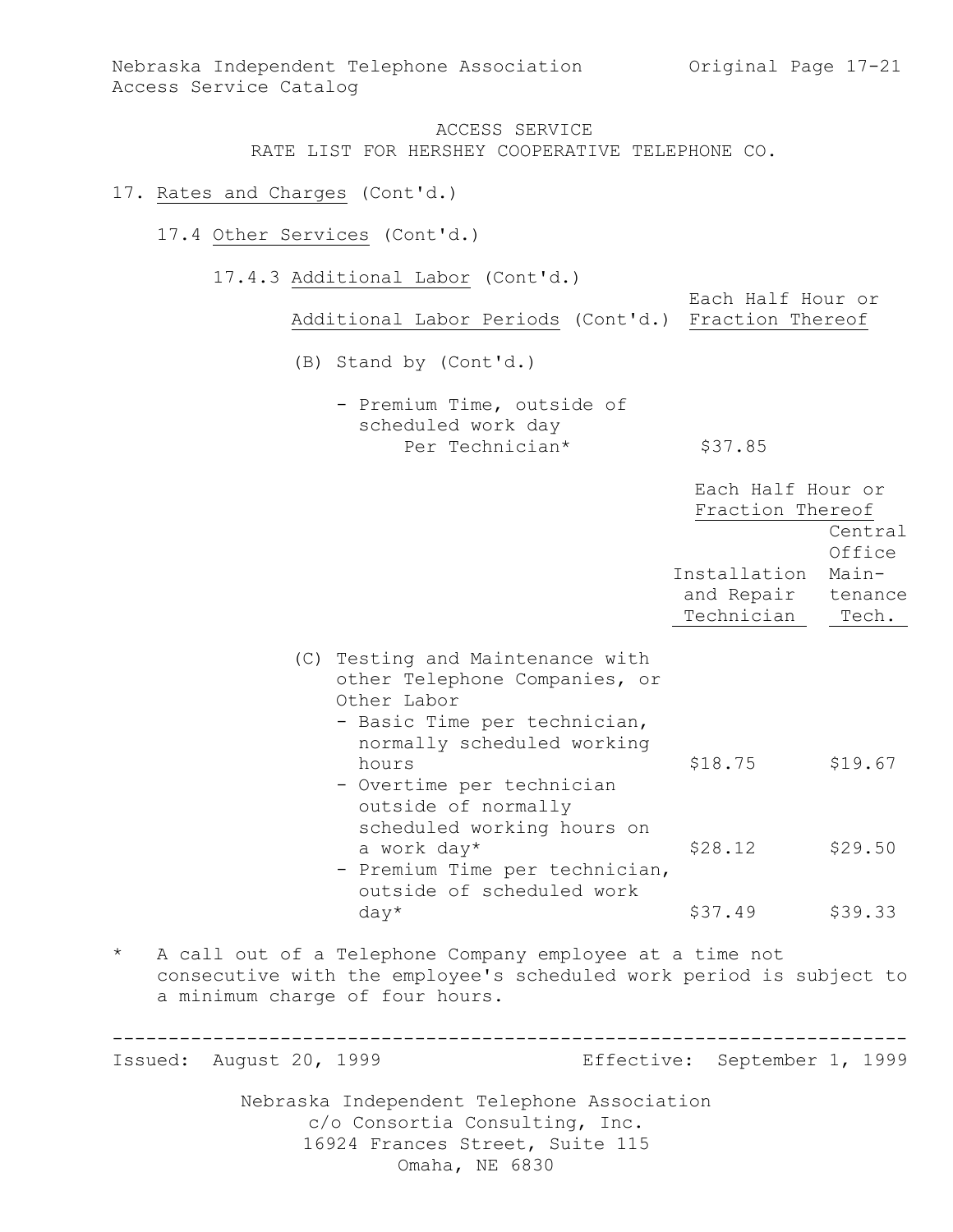Nebraska Independent Telephone Association (Original Page 17-22) Access Service Catalog

ACCESS SERVICE

RATE LIST FOR HERSHEY COOPERATIVE TELEPHONE CO.

- 17. Rates and Charges (Cont'd.)
	- 17.4 Other Services (Cont'd.) 17.4.4 Miscellaneous Services
		- (A) Additional Cooperative Acceptance Testing-Switched Access

Testing Periods Fraction Thereof Basic Time, Overtime\* and Premium Time\* See the rates

Each Half Hour or

for Additional Labor as set forth in 17.4.3(C) preceding.

(B) Additional Automatic Testing - Switched Access

| Additional Tests To First<br>Point of Switching | Per Test Per<br>Transmission Path |
|-------------------------------------------------|-----------------------------------|
| Gain-Slope Tests                                | \$2.89                            |
| C-Notched Noise Tests                           | \$2.89                            |
| $1004$ Hz Loss**                                | \$2.89                            |
| C-Message Noise**                               | \$2.89                            |
| Balance (return loss) **                        | \$2.89                            |

- \* A call out of a Telephone Company employee at a time not consecutive with the employee's scheduled work period is subject to a minimum charge of four hours.
- \*\* The 1004 Hz, C-Message Noise and Balance tests are non-chargeable routine tests; however, they may be requested on an as needed or more than routine scheduled basis, in which cases the charges herein apply. See NECA TARIFF F.C.C. NO. 5, 13.3.1(A)(2).

----------------------------------------------------------------------- Issued: August 20, 1999 Effective: September 1, 1999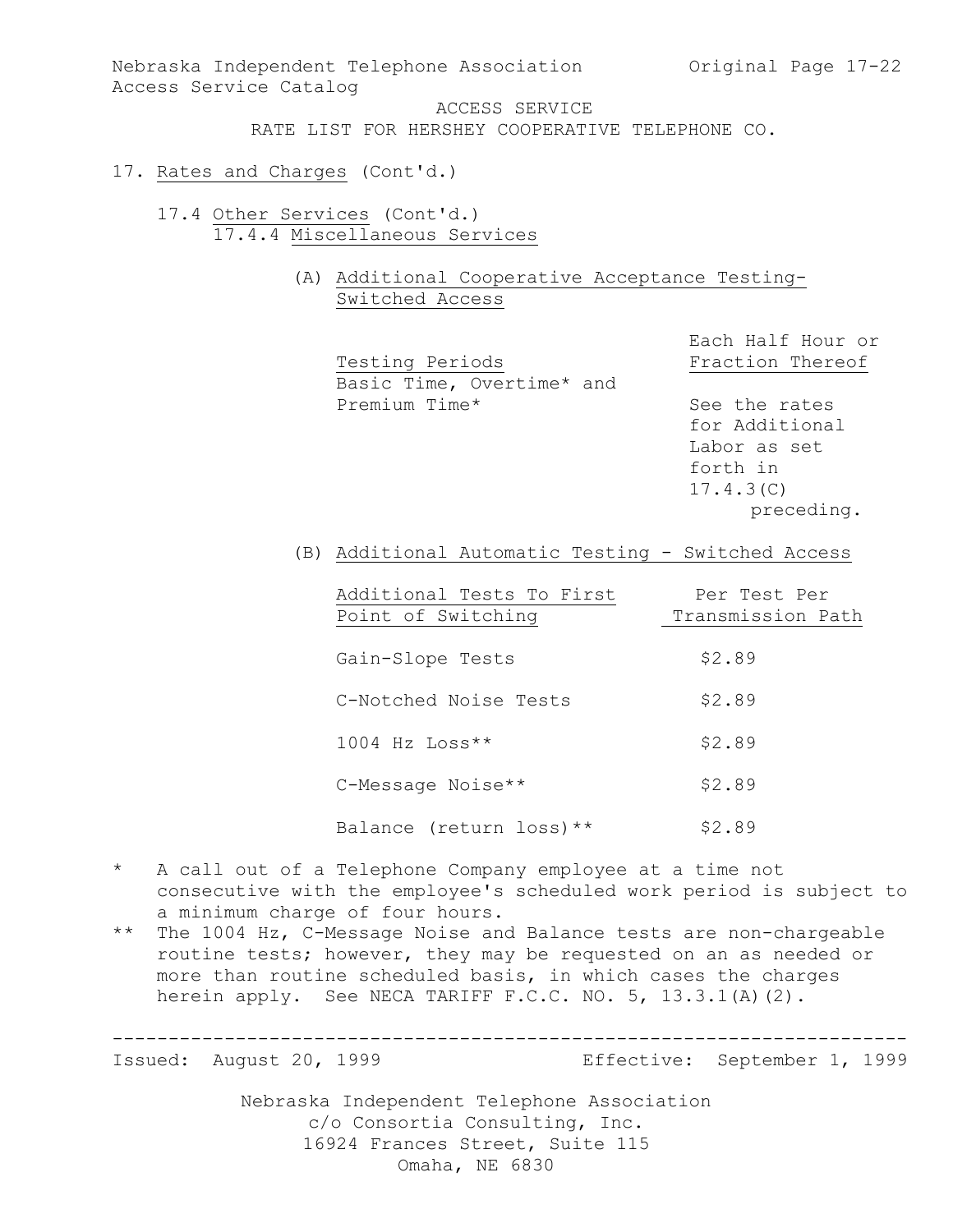| Access Service Catalog                                           |                                                                                                                                            | Nebraska Independent Telephone Association 60 Original Page 17-23                                                               |
|------------------------------------------------------------------|--------------------------------------------------------------------------------------------------------------------------------------------|---------------------------------------------------------------------------------------------------------------------------------|
|                                                                  | ACCESS SERVICE<br>RATE LIST FOR HERSHEY COOPERATIVE TELEPHONE CO.                                                                          |                                                                                                                                 |
| 17. Rates and Charges (Cont'd.)<br>17.4 Other Services (Cont'd.) | 17.4.4 Miscellaneous Services (Cont'd.)<br>(C) Additional Manual Testing - Switched Access<br>Additional Tests To First Point of Switching |                                                                                                                                 |
|                                                                  | Gain-Slope, C-Notched Noise See the rates<br>and any other agreed to<br>tests<br>Per Technician                                            | Each Half Hour Or<br>Fraction Thereof<br>for Additional<br>Labor, as set<br>forth in<br>17.4.3(C)<br>preceding.                 |
|                                                                  | (D) Additional Cooperative Acceptance Testing -<br>Special Access<br>Testing Periods<br>Basic Time, Overtime*<br>and Premium Time*         | Each Half Hour Or<br>Fraction Thereof<br>See the rates<br>for Additional<br>Labor as set<br>forth in<br>17.4.3(C)<br>preceding. |
|                                                                  | (E) Additional Manual Testing -<br>Special Access<br>Testing Periods<br>Basic Time, Overtime*<br>and Premium Time*                         | Each Half Hour Or<br>Fraction Thereof<br>See the rates<br>for Additional<br>Labor as set<br>forth in<br>17.4.3(C)<br>preceding. |
| $^{\star}$                                                       | A call out of a Telephone Company employee at a time not<br>a minimum charge of four hours.                                                | consecutive with the employee's scheduled work period is subject to                                                             |
| Issued: August 20, 1999                                          |                                                                                                                                            | Effective: September 1, 1999                                                                                                    |
|                                                                  | Nebraska Independent Telephone Association<br>c/o Consortia Consulting, Inc.<br>16924 Frances Street, Suite 115<br>Omaha, NE 6830          |                                                                                                                                 |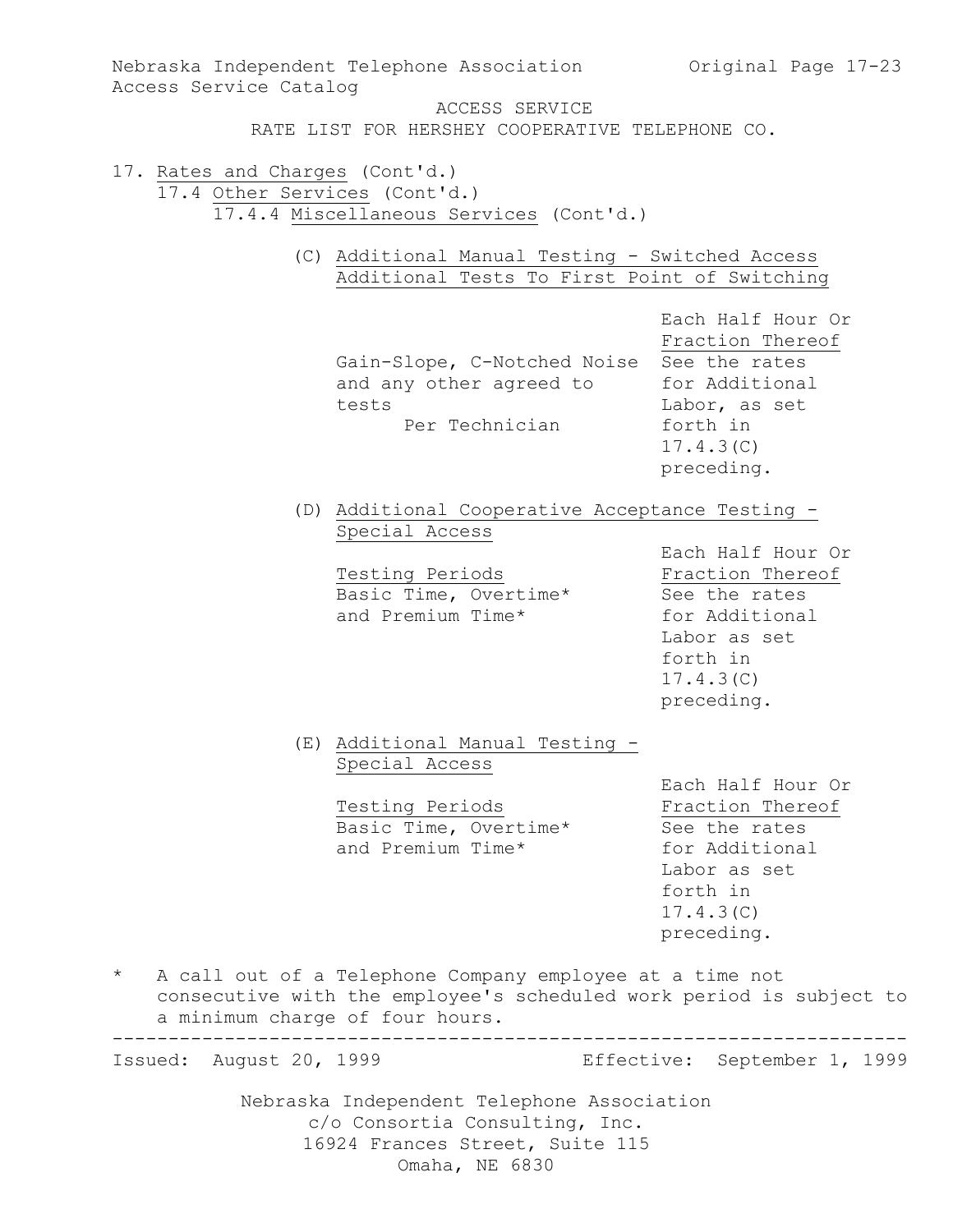Nebraska Independent Telephone Association (Original Page 17-24) Access Service Catalog

### ACCESS SERVICE RATE LIST FOR HERSHEY COOPERATIVE TELEPHONE CO.

- 17. Rates and Charges (Cont'd.)
	- 17.4 Other Services (Cont'd.)
		- 17.4.4 Miscellaneous Services (Cont'd.)

#### (F) Maintenance of Service

| Maintenance of<br>Service Periods          | Each Half Hour<br>Or Fraction<br>Thereof                                               |
|--------------------------------------------|----------------------------------------------------------------------------------------|
| Basic Time, Overtime*<br>and Premium Time* | See the rates<br>for Additional<br>Labor as set<br>forth in<br>17.4.3(C)<br>preceding. |
| (G) Reserved for future use.               |                                                                                        |

(H) Reserved for future use.

(I) Reserved for future use.

\* A call out of a Telephone Company employee at a time not consecutive with the employee's scheduled work period is subject to a minimum charge of four hours.

----------------------------------------------------------------------- Issued: August 20, 1999 Effective: September 1, 1999